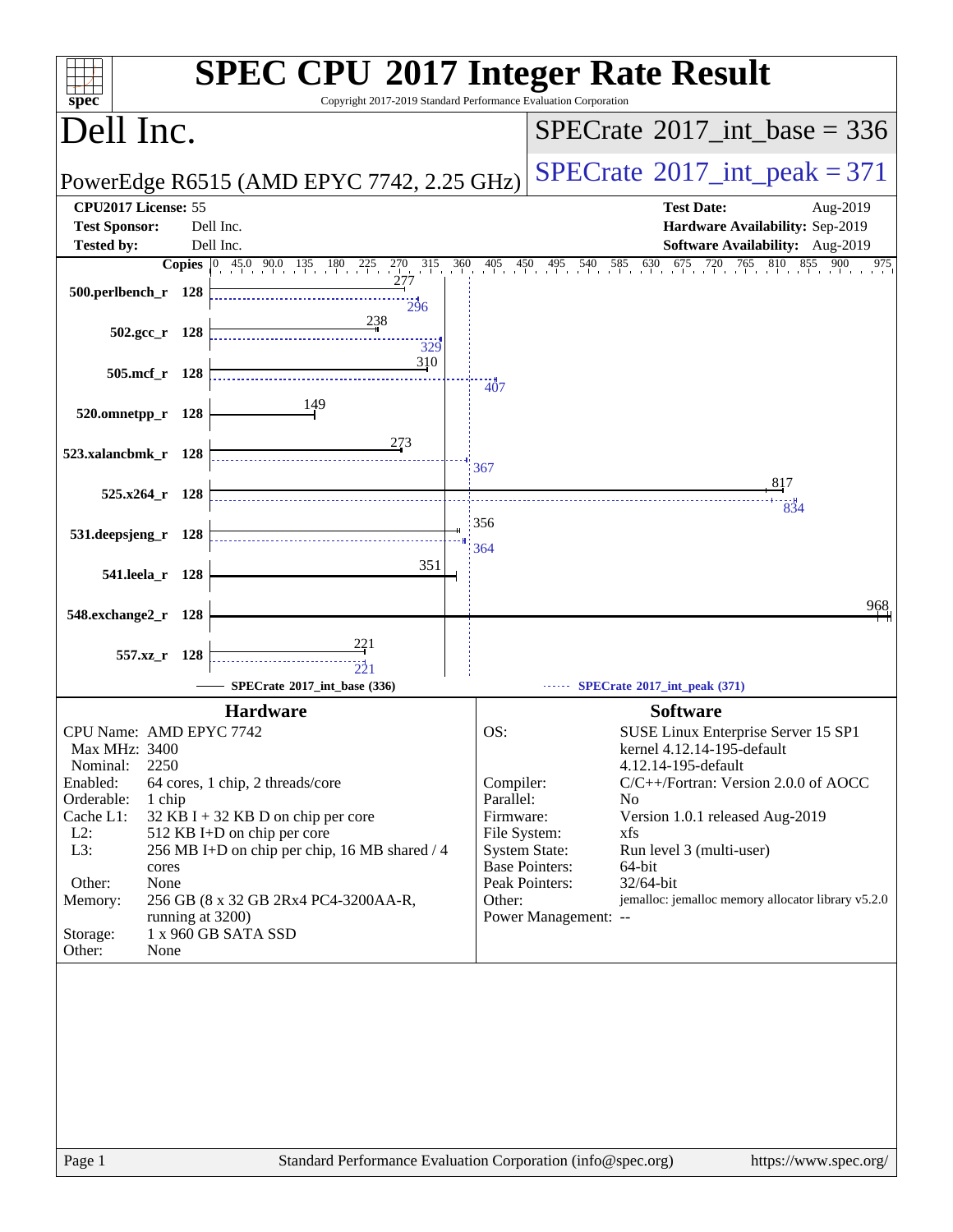Copyright 2017-2019 Standard Performance Evaluation Corporation

## Dell Inc.

**[spec](http://www.spec.org/)**

### $SPECrate$ <sup>®</sup>[2017\\_int\\_base =](http://www.spec.org/auto/cpu2017/Docs/result-fields.html#SPECrate2017intbase) 336

PowerEdge R6515 (AMD EPYC 7742, 2.25 GHz)  $\left|$  [SPECrate](http://www.spec.org/auto/cpu2017/Docs/result-fields.html#SPECrate2017intpeak)®[2017\\_int\\_peak = 3](http://www.spec.org/auto/cpu2017/Docs/result-fields.html#SPECrate2017intpeak)71

**[CPU2017 License:](http://www.spec.org/auto/cpu2017/Docs/result-fields.html#CPU2017License)** 55 **[Test Date:](http://www.spec.org/auto/cpu2017/Docs/result-fields.html#TestDate)** Aug-2019 **[Test Sponsor:](http://www.spec.org/auto/cpu2017/Docs/result-fields.html#TestSponsor)** Dell Inc. **[Hardware Availability:](http://www.spec.org/auto/cpu2017/Docs/result-fields.html#HardwareAvailability)** Sep-2019 **[Tested by:](http://www.spec.org/auto/cpu2017/Docs/result-fields.html#Testedby)** Dell Inc. **[Software Availability:](http://www.spec.org/auto/cpu2017/Docs/result-fields.html#SoftwareAvailability)** Aug-2019

### **[Results Table](http://www.spec.org/auto/cpu2017/Docs/result-fields.html#ResultsTable)**

|                                   | <b>Base</b>   |                |       |                |       |                |       |               | <b>Peak</b>    |              |                |              |                |       |
|-----------------------------------|---------------|----------------|-------|----------------|-------|----------------|-------|---------------|----------------|--------------|----------------|--------------|----------------|-------|
| <b>Benchmark</b>                  | <b>Copies</b> | <b>Seconds</b> | Ratio | <b>Seconds</b> | Ratio | <b>Seconds</b> | Ratio | <b>Copies</b> | <b>Seconds</b> | <b>Ratio</b> | <b>Seconds</b> | <b>Ratio</b> | <b>Seconds</b> | Ratio |
| 500.perlbench_r                   | 128           | 735            | 277   | 735            | 277   | 735            | 277   | 128           | 686            | 297          | 688            | 296          | 687            | 296   |
| $502.\text{gcc\_r}$               | 128           | 755            | 240   | 760            | 238   | 768            | 236   | 128           | 553            | 328          | 551            | 329          | 549            | 330   |
| $505$ .mcf r                      | 128           | 670            | 309   | 667            | 310   | 666            | 310   | 128           | 509            | 407          | 508            | 407          | 506            | 409   |
| 520.omnetpp_r                     | 128           | 1126           | 149   | 1125           | 149   | 1127           | 149   | 128           | 1126           | 149          | 1125           | 149          | 1127           | 149   |
| 523.xalancbmk r                   | 128           | 498            | 272   | 494            | 274   | 495            | 273   | 128           | 369            | 367          | 369            | 366          | 369            | 367   |
| 525.x264 r                        | 128           | 282            | 794   | 274            | 817   | 274            | 819   | 128           | 280            | 802          | 269            | 834          | 268            | 837   |
| 531.deepsjeng_r                   | 128           | 412            | 356   | 412            | 356   | 416            | 352   | 128           | 406            | 361          | 403            | 364          | 403            | 364   |
| 541.leela r                       | 128           | 603            | 351   | 603            | 352   | 603            | 351   | 128           | 603            | 351          | 603            | 352          | 603            | 351   |
| 548.exchange2_r                   | 128           | 345            | 972   | 352            | 954   | 346            | 968   | 128           | 345            | 972          | 352            | 954          | 346            | 968   |
| 557.xz r                          | 128           | 626            | 221   | 627            | 221   | 627            | 221   | 128           | 626            | 221          | 626            | 221          | 625            | 221   |
| $SPECrate^{\circ}2017$ int base = | 336           |                |       |                |       |                |       |               |                |              |                |              |                |       |
| _____                             |               |                |       |                |       |                |       |               |                |              |                |              |                |       |

**[SPECrate](http://www.spec.org/auto/cpu2017/Docs/result-fields.html#SPECrate2017intpeak)[2017\\_int\\_peak =](http://www.spec.org/auto/cpu2017/Docs/result-fields.html#SPECrate2017intpeak) 371**

Results appear in the [order in which they were run](http://www.spec.org/auto/cpu2017/Docs/result-fields.html#RunOrder). Bold underlined text [indicates a median measurement](http://www.spec.org/auto/cpu2017/Docs/result-fields.html#Median).

#### **[Compiler Notes](http://www.spec.org/auto/cpu2017/Docs/result-fields.html#CompilerNotes)**

The AMD64 AOCC Compiler Suite is available at <http://developer.amd.com/amd-aocc/>

### **[Submit Notes](http://www.spec.org/auto/cpu2017/Docs/result-fields.html#SubmitNotes)**

The config file option 'submit' was used. 'numactl' was used to bind copies to the cores. See the configuration file for details.

### **[Operating System Notes](http://www.spec.org/auto/cpu2017/Docs/result-fields.html#OperatingSystemNotes)**

'ulimit -s unlimited' was used to set environment stack size 'ulimit -l 2097152' was used to set environment locked pages in memory limit

runcpu command invoked through numactl i.e.: numactl --interleave=all runcpu <etc>

Set dirty\_ratio=8 to limit dirty cache to 8% of memory Set swappiness=1 to swap only if necessary Set zone\_reclaim\_mode=1 to free local node memory and avoid remote memory sync then drop\_caches=3 to reset caches before invoking runcpu

dirty\_ratio, swappiness, zone\_reclaim\_mode and drop\_caches were all set using privileged echo (e.g. echo 1 > /proc/sys/vm/swappiness).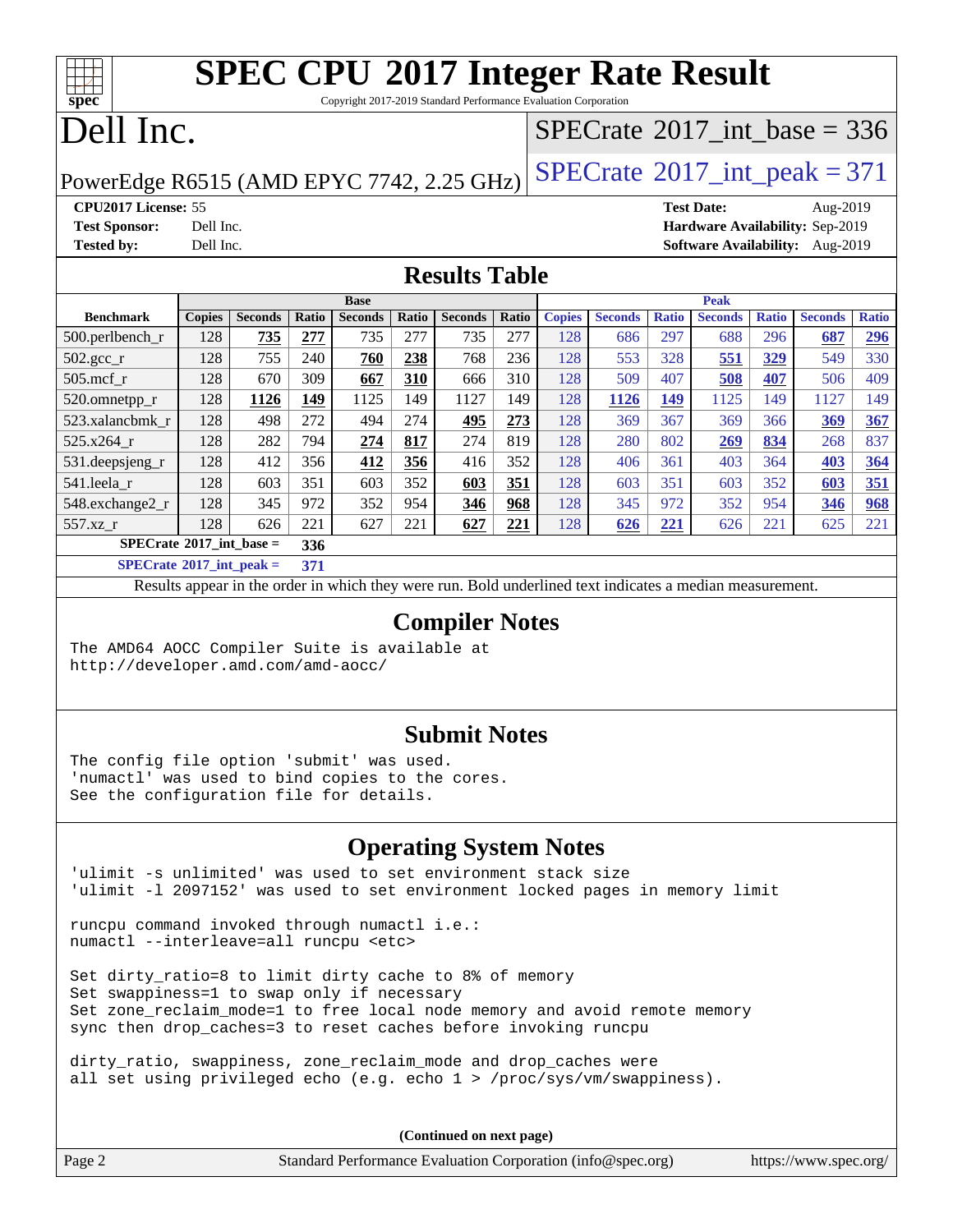

Copyright 2017-2019 Standard Performance Evaluation Corporation

### Dell Inc.

 $SPECrate$ <sup>®</sup>[2017\\_int\\_base =](http://www.spec.org/auto/cpu2017/Docs/result-fields.html#SPECrate2017intbase) 336

PowerEdge R6515 (AMD EPYC 7742, 2.25 GHz)  $\left|$  [SPECrate](http://www.spec.org/auto/cpu2017/Docs/result-fields.html#SPECrate2017intpeak)®[2017\\_int\\_peak = 3](http://www.spec.org/auto/cpu2017/Docs/result-fields.html#SPECrate2017intpeak)71

**[Tested by:](http://www.spec.org/auto/cpu2017/Docs/result-fields.html#Testedby)** Dell Inc. **[Software Availability:](http://www.spec.org/auto/cpu2017/Docs/result-fields.html#SoftwareAvailability)** Aug-2019

**[CPU2017 License:](http://www.spec.org/auto/cpu2017/Docs/result-fields.html#CPU2017License)** 55 **[Test Date:](http://www.spec.org/auto/cpu2017/Docs/result-fields.html#TestDate)** Aug-2019 **[Test Sponsor:](http://www.spec.org/auto/cpu2017/Docs/result-fields.html#TestSponsor)** Dell Inc. **[Hardware Availability:](http://www.spec.org/auto/cpu2017/Docs/result-fields.html#HardwareAvailability)** Sep-2019

### **[Operating System Notes \(Continued\)](http://www.spec.org/auto/cpu2017/Docs/result-fields.html#OperatingSystemNotes)**

Transparent huge pages set to 'always' for this run (OS default)

#### **[General Notes](http://www.spec.org/auto/cpu2017/Docs/result-fields.html#GeneralNotes)**

Environment variables set by runcpu before the start of the run: LD\_LIBRARY\_PATH = "/root/cpu2017-1.0.5/amd\_rate\_aocc200\_rome\_B\_lib/64;  $/root/cpu2017-1.0.5/amd rate aocc200$  rome B lib/32" MALLOC\_CONF = "retain:true"

Binaries were compiled on a system with 2x AMD EPYC 7601 CPU + 512GB Memory using Fedora 26

NA: The test sponsor attests, as of date of publication, that CVE-2017-5754 (Meltdown) is mitigated in the system as tested and documented. Yes: The test sponsor attests, as of date of publication, that CVE-2017-5753 (Spectre variant 1) is mitigated in the system as tested and documented. Yes: The test sponsor attests, as of date of publication, that CVE-2017-5715 (Spectre variant 2) is mitigated in the system as tested and documented.

jemalloc: configured and built with GCC v9.1.0 in Ubuntu 19.04 with -O3 -znver2 -flto jemalloc 5.2.0 is available here: <https://github.com/jemalloc/jemalloc/releases/download/5.2.0/jemalloc-5.2.0.tar.bz2>

### **[Platform Notes](http://www.spec.org/auto/cpu2017/Docs/result-fields.html#PlatformNotes)**

BIOS settings: NUMA Nodes Per Socket set to 4 CCX as NUMA Domain set to Enabled System Profile set to Custom CPU Power Management set to Maximum Performance Memory Frequency set to Maximum Performance Turbo Boost Enabled C states set to Enabled Memory Patrol Scrub Disabled Memory Refresh Rate set to 1x PCI ASPM L1 Link Power Management Disabled Determinism Slider set to Power Determinism Efficiency Optimized Mode Disabled Sysinfo program /root/cpu2017-1.0.5/bin/sysinfo Rev: r5974 of 2018-05-19 9bcde8f2999c33d61f64985e45859ea9 running on linux-g3ob Mon Aug 19 12:27:15 2019

 SUT (System Under Test) info as seen by some common utilities. For more information on this section, see <https://www.spec.org/cpu2017/Docs/config.html#sysinfo>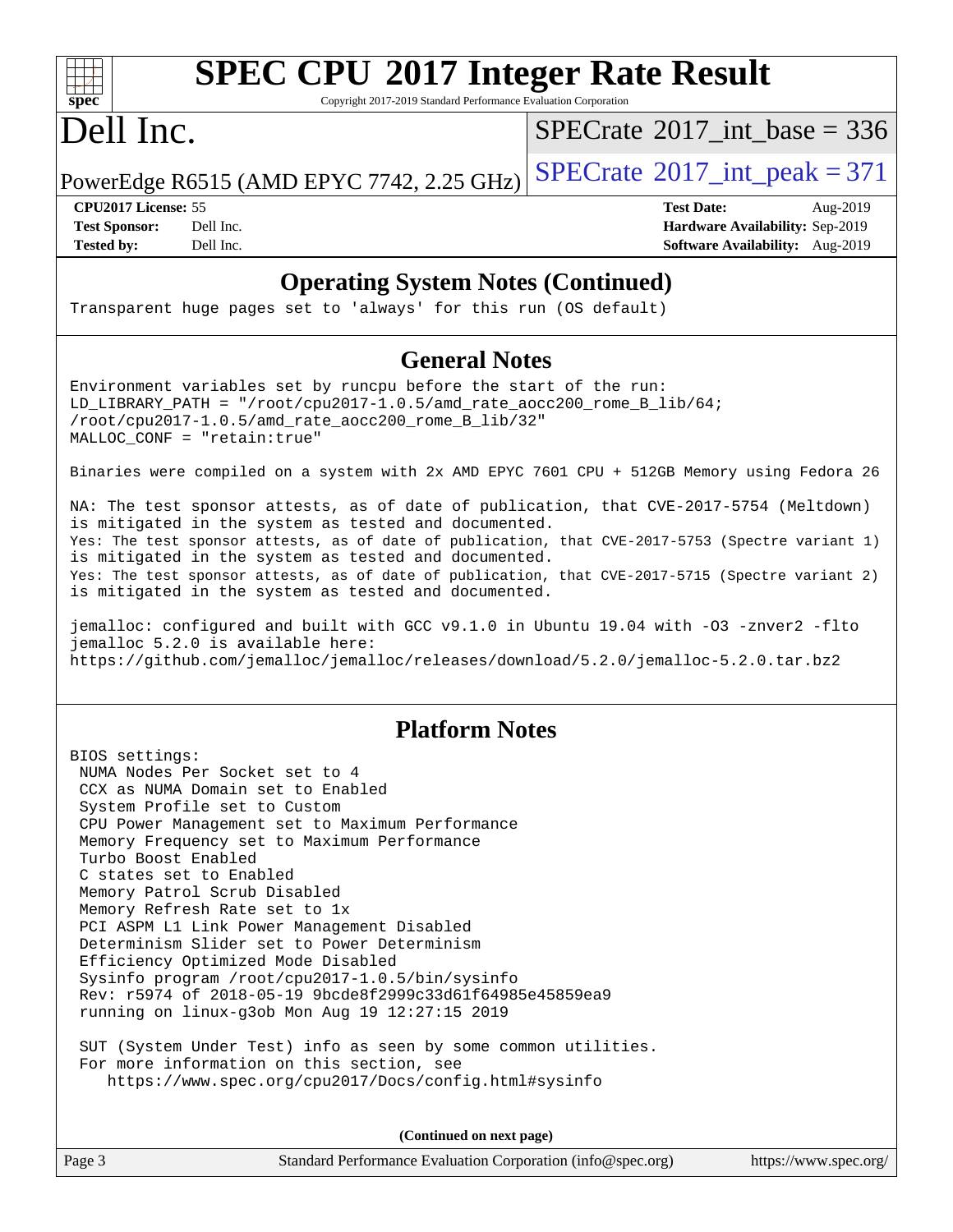| $spec^*$                                    | Copyright 2017-2019 Standard Performance Evaluation Corporation | <b>SPEC CPU®2017 Integer Rate Result</b>                                            |  |
|---------------------------------------------|-----------------------------------------------------------------|-------------------------------------------------------------------------------------|--|
| Dell Inc.                                   |                                                                 | $SPECrate^{\circ}2017\_int\_base = 336$                                             |  |
| PowerEdge R6515 (AMD EPYC 7742, 2.25 GHz)   |                                                                 | $SPECTate$ <sup>®</sup> 2017_int_peak = 371                                         |  |
| CPU2017 License: 55                         |                                                                 | <b>Test Date:</b><br>Aug-2019                                                       |  |
| <b>Test Sponsor:</b><br>Dell Inc.           |                                                                 | Hardware Availability: Sep-2019                                                     |  |
| <b>Tested by:</b><br>Dell Inc.              |                                                                 | Software Availability: Aug-2019                                                     |  |
|                                             | <b>Platform Notes (Continued)</b>                               |                                                                                     |  |
| From /proc/cpuinfo                          |                                                                 |                                                                                     |  |
| model name: AMD EPYC 7742 64-Core Processor |                                                                 |                                                                                     |  |
| "physical id"s (chips)<br>$\mathbf{1}$      |                                                                 |                                                                                     |  |
| 128 "processors"                            |                                                                 |                                                                                     |  |
|                                             |                                                                 | cores, siblings (Caution: counting these is hw and system dependent. The following  |  |
| cpu cores : 64                              |                                                                 | excerpts from /proc/cpuinfo might not be reliable. Use with caution.)               |  |
| siblings : 128                              |                                                                 |                                                                                     |  |
|                                             |                                                                 | physical 0: cores 0 1 2 3 4 5 6 7 8 9 10 11 12 13 14 15 16 17 18 19 20 21 22 23 24  |  |
|                                             |                                                                 | 25 26 27 28 29 30 31 32 33 34 35 36 37 38 39 40 41 42 43 44 45 46 47 48 49 50 51 52 |  |
| 53 54 55 56 57 58 59 60 61 62 63            |                                                                 |                                                                                     |  |
|                                             |                                                                 |                                                                                     |  |
| From 1scpu:<br>Architecture:                |                                                                 |                                                                                     |  |
| $CPU$ op-mode( $s$ ):                       | x86 64<br>$32$ -bit, $64$ -bit                                  |                                                                                     |  |
| Byte Order:                                 | Little Endian                                                   |                                                                                     |  |
| Address sizes:                              | 43 bits physical, 48 bits virtual                               |                                                                                     |  |
| CPU(s):                                     | 128                                                             |                                                                                     |  |
| On-line CPU(s) list: 0-127                  |                                                                 |                                                                                     |  |
| Thread(s) per core:                         | 2                                                               |                                                                                     |  |
| Core(s) per socket:                         | 64                                                              |                                                                                     |  |
| Socket(s):                                  | 1                                                               |                                                                                     |  |
| NUMA $node(s):$                             | 16                                                              |                                                                                     |  |
| Vendor ID:                                  | AuthenticAMD                                                    |                                                                                     |  |
| CPU family:                                 | 23                                                              |                                                                                     |  |
| Model:<br>Model name:                       | 49<br>AMD EPYC 7742 64-Core Processor                           |                                                                                     |  |
| Stepping:                                   | 0                                                               |                                                                                     |  |
| CPU MHz:                                    | 2245.895                                                        |                                                                                     |  |
| BogoMIPS:                                   | 4491.79                                                         |                                                                                     |  |
| Virtualization:                             | $AMD-V$                                                         |                                                                                     |  |
| L1d cache:                                  | 32K                                                             |                                                                                     |  |
| Lli cache:                                  | 32K                                                             |                                                                                     |  |
| L2 cache:                                   | 512K                                                            |                                                                                     |  |
| L3 cache:                                   | 16384K                                                          |                                                                                     |  |
| NUMA node0 CPU(s):<br>NUMA nodel CPU(s):    | $0 - 3, 64 - 67$<br>$4 - 7,68 - 71$                             |                                                                                     |  |
| NUMA node2 CPU(s):                          | $8 - 11, 72 - 75$                                               |                                                                                     |  |
| NUMA node3 CPU(s):                          | $12 - 15, 76 - 79$                                              |                                                                                     |  |
| NUMA node4 CPU(s):                          | $16 - 19, 80 - 83$                                              |                                                                                     |  |
| NUMA node5 CPU(s):                          | $20 - 23, 84 - 87$                                              |                                                                                     |  |
| NUMA node6 CPU(s):                          | $24 - 27, 88 - 91$                                              |                                                                                     |  |
| NUMA node7 CPU(s):                          | $28 - 31, 92 - 95$                                              |                                                                                     |  |
| NUMA node8 CPU(s):                          | $32 - 35, 96 - 99$                                              |                                                                                     |  |
| NUMA node9 CPU(s):                          | $36 - 39, 100 - 103$                                            |                                                                                     |  |
| NUMA node10 CPU(s):                         | $40 - 43, 104 - 107$                                            |                                                                                     |  |
| NUMA node11 CPU(s):                         | $44 - 47, 108 - 111$                                            |                                                                                     |  |
|                                             |                                                                 |                                                                                     |  |
|                                             | (Continued on next page)                                        |                                                                                     |  |
| Page 4                                      | Standard Performance Evaluation Corporation (info@spec.org)     | https://www.spec.org/                                                               |  |
|                                             |                                                                 |                                                                                     |  |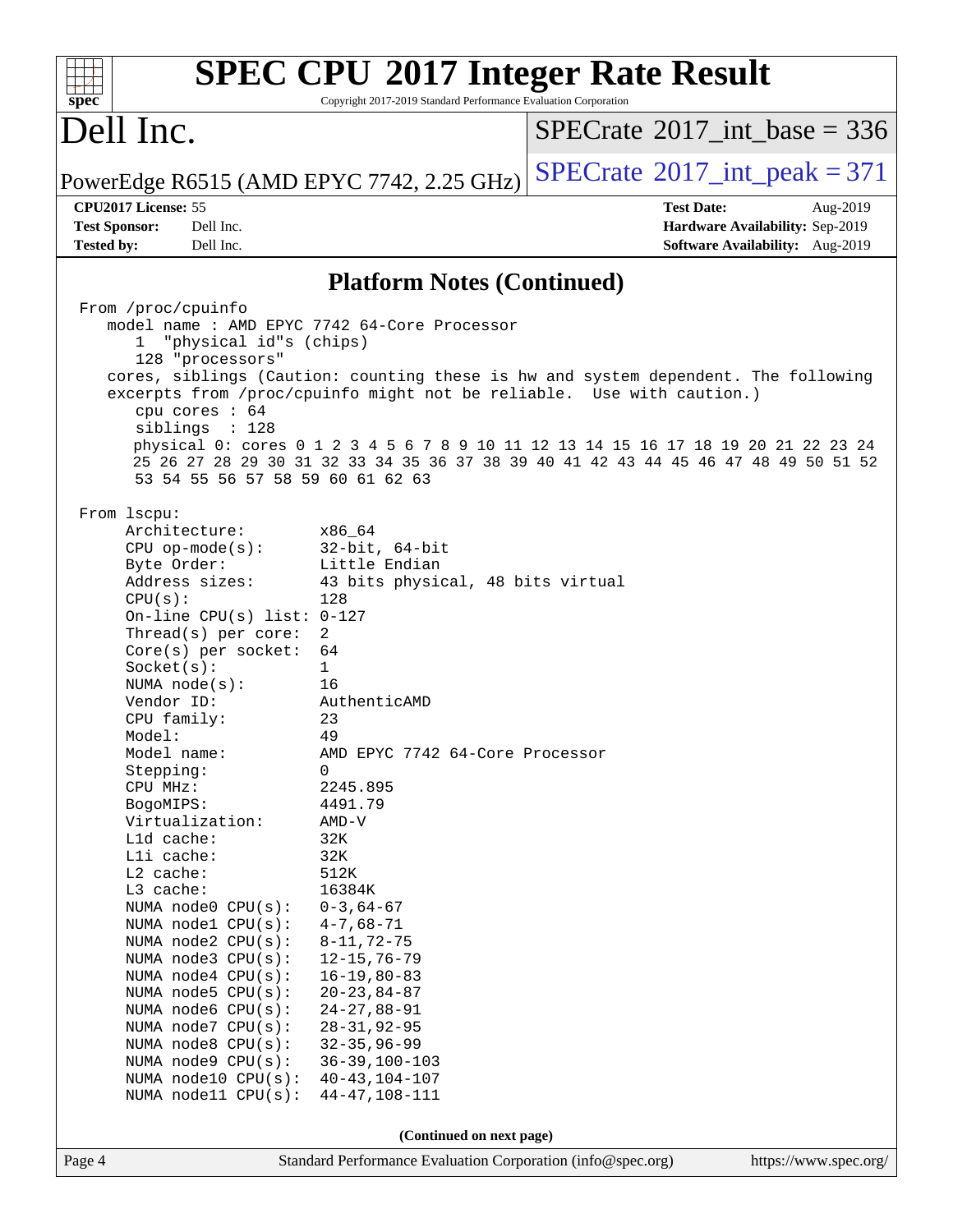| <b>SPEC CPU®2017 Integer Rate Result</b><br>Copyright 2017-2019 Standard Performance Evaluation Corporation<br>spec <sup>®</sup>                                                                                                                                                                                                                                                                                                                                                                                                                                                                                                                                                                                                                                                                                                                                                                                                                                                                                                                                                                         |                                                               |  |  |  |  |  |
|----------------------------------------------------------------------------------------------------------------------------------------------------------------------------------------------------------------------------------------------------------------------------------------------------------------------------------------------------------------------------------------------------------------------------------------------------------------------------------------------------------------------------------------------------------------------------------------------------------------------------------------------------------------------------------------------------------------------------------------------------------------------------------------------------------------------------------------------------------------------------------------------------------------------------------------------------------------------------------------------------------------------------------------------------------------------------------------------------------|---------------------------------------------------------------|--|--|--|--|--|
| Dell Inc.                                                                                                                                                                                                                                                                                                                                                                                                                                                                                                                                                                                                                                                                                                                                                                                                                                                                                                                                                                                                                                                                                                | $SPECTate$ <sup>®</sup> 2017_int_base = 336                   |  |  |  |  |  |
| PowerEdge R6515 (AMD EPYC 7742, 2.25 GHz)                                                                                                                                                                                                                                                                                                                                                                                                                                                                                                                                                                                                                                                                                                                                                                                                                                                                                                                                                                                                                                                                | $SPECTate$ <sup>®</sup> 2017_int_peak = 371                   |  |  |  |  |  |
| CPU2017 License: 55                                                                                                                                                                                                                                                                                                                                                                                                                                                                                                                                                                                                                                                                                                                                                                                                                                                                                                                                                                                                                                                                                      | <b>Test Date:</b><br>Aug-2019                                 |  |  |  |  |  |
| <b>Test Sponsor:</b><br>Dell Inc.                                                                                                                                                                                                                                                                                                                                                                                                                                                                                                                                                                                                                                                                                                                                                                                                                                                                                                                                                                                                                                                                        | Hardware Availability: Sep-2019                               |  |  |  |  |  |
| <b>Tested by:</b><br>Dell Inc.                                                                                                                                                                                                                                                                                                                                                                                                                                                                                                                                                                                                                                                                                                                                                                                                                                                                                                                                                                                                                                                                           | Software Availability: Aug-2019                               |  |  |  |  |  |
| <b>Platform Notes (Continued)</b>                                                                                                                                                                                                                                                                                                                                                                                                                                                                                                                                                                                                                                                                                                                                                                                                                                                                                                                                                                                                                                                                        |                                                               |  |  |  |  |  |
| $48 - 51, 112 - 115$<br>NUMA $node12$ CPU $(s)$ :<br>$52 - 55, 116 - 119$<br>NUMA node13 $CPU(s):$<br>NUMA node14 CPU(s):<br>$56 - 59, 120 - 123$<br>NUMA $node15$ CPU $(s):$<br>$60 - 63, 124 - 127$<br>Flaqs:<br>pat pse36 clflush mmx fxsr sse sse2 ht syscall nx mmxext fxsr_opt pdpe1gb rdtscp lm<br>constant_tsc rep_good nopl xtopology nonstop_tsc cpuid extd_apicid aperfmperf pni<br>pclmulqdq monitor ssse3 fma cx16 sse4_1 sse4_2 movbe popcnt aes xsave avx f16c<br>rdrand lahf_lm cmp_legacy svm extapic cr8_legacy abm sse4a misalignsse 3dnowprefetch<br>osvw ibs skinit wdt tce topoext perfctr_core perfctr_nb bpext perfctr_12 mwaitx cpb<br>cat_13 cdp_13 hw_pstate sme ssbd sev ibrs ibpb stibp vmmcall fsgsbase bmil avx2 smep<br>bmi2 cqm rdt_a rdseed adx smap clflushopt clwb sha_ni xsaveopt xsavec xgetbvl xsaves<br>cqm_llc cqm_occup_llc cqm_mbm_total cqm_mbm_local clzero irperf xsaveerptr arat npt<br>lbrv svm_lock nrip_save tsc_scale vmcb_clean flushbyasid decodeassists pausefilter<br>pfthreshold avic v_vmsave_vmload vgif umip rdpid overflow_recov succor smca | fpu vme de pse tsc msr pae mce cx8 apic sep mtrr pge mca cmov |  |  |  |  |  |
| /proc/cpuinfo cache data<br>cache size : 512 KB<br>WARNING: a numactl 'node' might or might not correspond to a<br>From numactl --hardware<br>physical chip.<br>$available: 16 nodes (0-15)$<br>node 0 cpus: 0 1 2 3 64 65 66 67<br>node 0 size: 15563 MB<br>node 0 free: 15449 MB<br>node 1 cpus: 4 5 6 7 68 69 70 71<br>node 1 size: 16126 MB<br>node 1 free: 16057 MB<br>node 2 cpus: 8 9 10 11 72 73 74 75<br>node 2 size: 16126 MB<br>node 2 free: 16030 MB<br>node 3 cpus: 12 13 14 15 76 77 78 79<br>node 3 size: 16125 MB<br>node 3 free: 16028 MB<br>node 4 cpus: 16 17 18 19 80 81 82 83<br>node 4 size: 16126 MB<br>node 4 free: 16057 MB<br>node 5 cpus: 20 21 22 23 84 85 86 87<br>node 5 size: 16126 MB<br>node 5 free: 16033 MB<br>node 6 cpus: 24 25 26 27 88 89 90 91<br>node 6 size: 16126 MB<br>node 6 free: 16059 MB<br>node 7 cpus: 28 29 30 31 92 93 94 95<br>node 7 size: 16125 MB<br>node 7 free: 16060 MB<br>node 8 cpus: 32 33 34 35 96 97 98 99                                                                                                                               |                                                               |  |  |  |  |  |
| (Continued on next page)                                                                                                                                                                                                                                                                                                                                                                                                                                                                                                                                                                                                                                                                                                                                                                                                                                                                                                                                                                                                                                                                                 |                                                               |  |  |  |  |  |
| Page 5<br>Standard Performance Evaluation Corporation (info@spec.org)                                                                                                                                                                                                                                                                                                                                                                                                                                                                                                                                                                                                                                                                                                                                                                                                                                                                                                                                                                                                                                    | https://www.spec.org/                                         |  |  |  |  |  |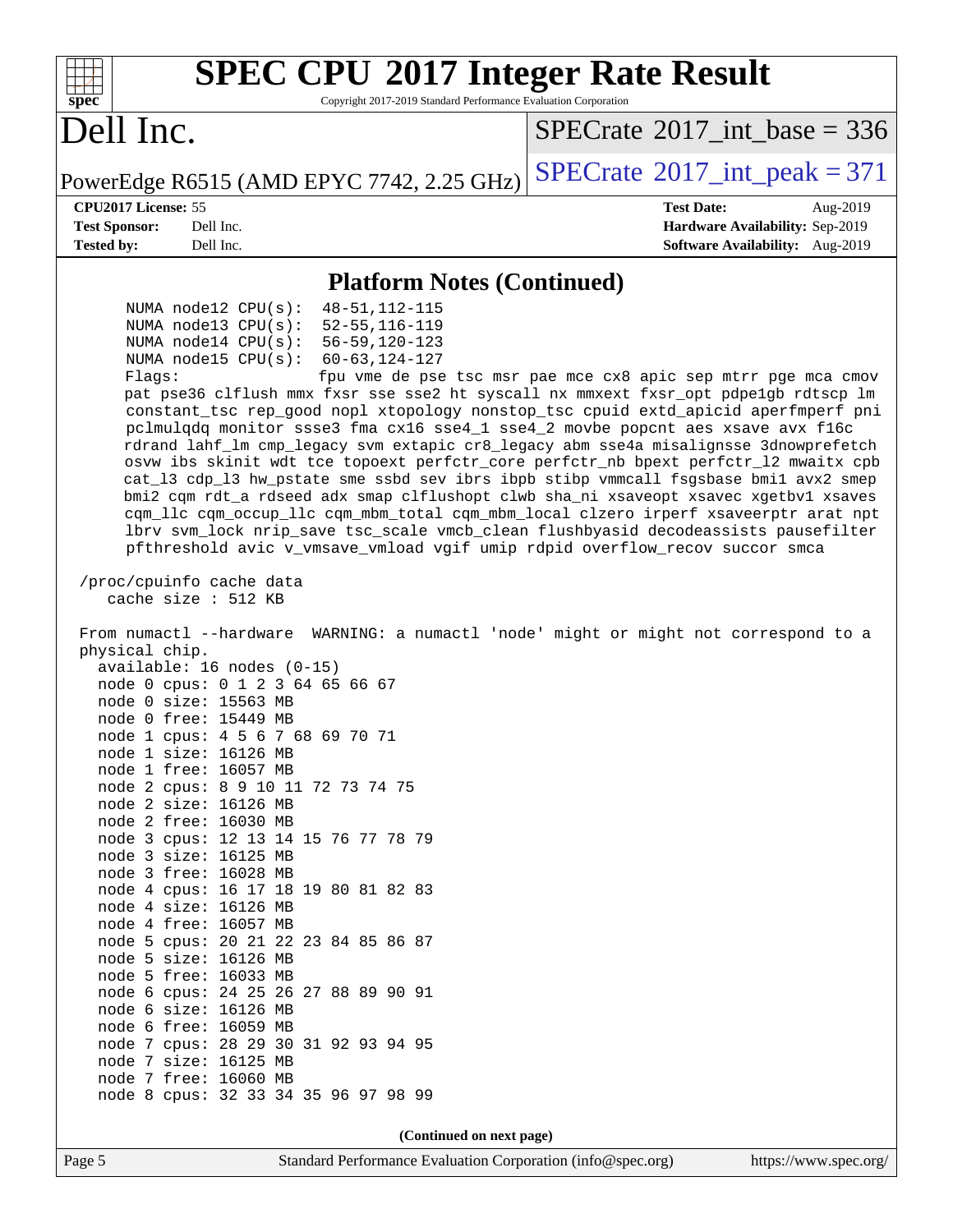Copyright 2017-2019 Standard Performance Evaluation Corporation

### Dell Inc.

**[spec](http://www.spec.org/)**

 $\pm$ 

 $SPECrate$ <sup>®</sup>[2017\\_int\\_base =](http://www.spec.org/auto/cpu2017/Docs/result-fields.html#SPECrate2017intbase) 336

PowerEdge R6515 (AMD EPYC 7742, 2.25 GHz)  $SPECrate^{\circ}2017\_int\_peak = 371$  $SPECrate^{\circ}2017\_int\_peak = 371$ 

**[Test Sponsor:](http://www.spec.org/auto/cpu2017/Docs/result-fields.html#TestSponsor)** Dell Inc. **[Hardware Availability:](http://www.spec.org/auto/cpu2017/Docs/result-fields.html#HardwareAvailability)** Sep-2019 **[Tested by:](http://www.spec.org/auto/cpu2017/Docs/result-fields.html#Testedby)** Dell Inc. **[Software Availability:](http://www.spec.org/auto/cpu2017/Docs/result-fields.html#SoftwareAvailability)** Aug-2019

**[CPU2017 License:](http://www.spec.org/auto/cpu2017/Docs/result-fields.html#CPU2017License)** 55 **[Test Date:](http://www.spec.org/auto/cpu2017/Docs/result-fields.html#TestDate)** Aug-2019

#### **[Platform Notes \(Continued\)](http://www.spec.org/auto/cpu2017/Docs/result-fields.html#PlatformNotes)**

|                    |                | node 8 size: 16126 MB                     |          |          |                |          |          |          |          |          |          |          |                 |          |          |          |
|--------------------|----------------|-------------------------------------------|----------|----------|----------------|----------|----------|----------|----------|----------|----------|----------|-----------------|----------|----------|----------|
|                    |                | node 8 free: 16054 MB                     |          |          |                |          |          |          |          |          |          |          |                 |          |          |          |
|                    |                | node 9 cpus: 36 37 38 39 100 101 102 103  |          |          |                |          |          |          |          |          |          |          |                 |          |          |          |
|                    |                | node 9 size: 16126 MB                     |          |          |                |          |          |          |          |          |          |          |                 |          |          |          |
|                    |                | node 9 free: 16060 MB                     |          |          |                |          |          |          |          |          |          |          |                 |          |          |          |
|                    |                | node 10 cpus: 40 41 42 43 104 105 106 107 |          |          |                |          |          |          |          |          |          |          |                 |          |          |          |
|                    |                | node 10 size: 16126 MB                    |          |          |                |          |          |          |          |          |          |          |                 |          |          |          |
|                    |                | node 10 free: 16059 MB                    |          |          |                |          |          |          |          |          |          |          |                 |          |          |          |
|                    |                | node 11 cpus: 44 45 46 47 108 109 110 111 |          |          |                |          |          |          |          |          |          |          |                 |          |          |          |
|                    |                | node 11 size: 16125 MB                    |          |          |                |          |          |          |          |          |          |          |                 |          |          |          |
|                    |                | node 11 free: 16059 MB                    |          |          |                |          |          |          |          |          |          |          |                 |          |          |          |
|                    |                | node 12 cpus: 48 49 50 51 112 113 114 115 |          |          |                |          |          |          |          |          |          |          |                 |          |          |          |
|                    |                | node 12 size: 16126 MB                    |          |          |                |          |          |          |          |          |          |          |                 |          |          |          |
|                    |                | node 12 free: 16035 MB                    |          |          |                |          |          |          |          |          |          |          |                 |          |          |          |
|                    |                | node 13 cpus: 52 53 54 55 116 117 118 119 |          |          |                |          |          |          |          |          |          |          |                 |          |          |          |
|                    |                | node 13 size: 16096 MB                    |          |          |                |          |          |          |          |          |          |          |                 |          |          |          |
|                    |                | node 13 free: 16033 MB                    |          |          |                |          |          |          |          |          |          |          |                 |          |          |          |
|                    |                | node 14 cpus: 56 57 58 59 120 121 122 123 |          |          |                |          |          |          |          |          |          |          |                 |          |          |          |
|                    |                | node 14 size: 16126 MB                    |          |          |                |          |          |          |          |          |          |          |                 |          |          |          |
|                    |                | node 14 free: 16058 MB                    |          |          |                |          |          |          |          |          |          |          |                 |          |          |          |
|                    |                | node 15 cpus: 60 61 62 63 124 125 126 127 |          |          |                |          |          |          |          |          |          |          |                 |          |          |          |
|                    |                | node 15 size: 16111 MB                    |          |          |                |          |          |          |          |          |          |          |                 |          |          |          |
|                    |                | node 15 free: 16041 MB                    |          |          |                |          |          |          |          |          |          |          |                 |          |          |          |
|                    |                | node distances:                           |          |          |                |          |          |          |          |          |          |          |                 |          |          |          |
| node               | $\overline{0}$ | $\mathbf{1}$                              | 2        | 3        | $\overline{4}$ | 5        | 6        | 7        | 8        | 9        | 10       | 11       | 12 <sub>2</sub> | 13       | 14       | 15       |
| 0:                 | 10             | 11                                        | 11       | 11       | 12             | $12$     | 12       | 12       | 12       | 12       | $12\,$   | 12       | 12              | 12       | 12       | 12       |
| 1:                 | 11             | 10                                        | 11       | 11       | 12             | 12       | 12       | 12       | 12       | 12       | 12       | 12       | 12              | 12       | 12       | 12       |
| 2:                 | 11             | 11                                        | 10       | 11       | 12             | 12       | 12       | 12       | 12       | 12       | 12       | 12       | 12              | 12       | 12       | 12       |
| 3:                 | 11             | 11                                        | 11       | 10       | 12             | $12$     | 12       | 12       | 12       | 12       | 12       | 12       | 12              | 12       | 12       | 12       |
| 4:                 | 12             | 12                                        | 12       | 12       | 10             | 11       | 11       | 11       | 12       | 12       | 12       | 12       | 12              | 12       | 12       | 12       |
| 5:                 | 12             | 12                                        | 12       | 12       | 11             | 10       | 11       | 11       | 12       | 12       | 12       | 12       | 12              | 12       | 12       | 12       |
| 6:                 | 12             | 12                                        | 12       | 12       | 11             | 11       | 10       | 11       | 12       | 12       | 12       | 12       | 12              | 12       | 12       | 12       |
| 7:<br>8:           | 12             | 12                                        | 12       | 12       | 11             | 11       | 11       | 10       | 12       | 12       | 12       | 12       | 12              | 12       | 12       | 12       |
| 9:                 | 12             | 12                                        | 12       | 12       | 12             | 12       | 12       | 12       | 10       | 11       | 11       | 11       | 12              | 12       | 12       | 12       |
|                    | 12<br>12       | 12<br>12                                  | 12       | $12$     | 12             | 12<br>12 | 12<br>12 | 12<br>12 | 11       | 10       | 11       | 11       | 12<br>12        | 12       | 12<br>12 | 12<br>12 |
| 10:<br>11:         | 12             | 12                                        | 12<br>12 | 12<br>12 | 12<br>12       | 12       | 12       | 12       | 11<br>11 | 11<br>11 | 10<br>11 | 11<br>10 | 12              | 12<br>12 | 12       | 12       |
|                    | 12             | 12                                        |          | 12       | 12             | 12       | $12\,$   | 12       | 12       | 12       | 12       | 12       |                 |          | 11       |          |
| 12:<br>13:         | 12             | 12                                        | 12<br>12 | 12       | 12             | 12       | 12       | 12       | 12       | 12       | 12       | 12       | 10<br>11        | 11<br>10 | 11       | 11<br>11 |
| 14:                | 12             | 12                                        | 12       | 12       | 12             | 12       | 12       | 12       | 12       | 12       | 12       | 12       | 11              | 11       | 10       | 11       |
| 15:                | 12             | $12$                                      | 12       | 12       | 12             | 12       | $12$     | 12       | 12       | 12       | 12       | 12       | 11              | 11       | 11       |          |
|                    |                |                                           |          |          |                |          |          |          |          |          |          |          |                 |          |          | $10\,$   |
| From /proc/meminfo |                |                                           |          |          |                |          |          |          |          |          |          |          |                 |          |          |          |
| MemTotal:          |                |                                           |          |          | 263590344 kB   |          |          |          |          |          |          |          |                 |          |          |          |
|                    |                | HugePages_Total:                          |          |          | 0              |          |          |          |          |          |          |          |                 |          |          |          |
|                    |                | Hugepagesize:                             |          |          | 2048 kB        |          |          |          |          |          |          |          |                 |          |          |          |
|                    |                |                                           |          |          |                |          |          |          |          |          |          |          |                 |          |          |          |
|                    |                |                                           |          |          |                |          |          |          |          |          |          |          |                 |          |          |          |
|                    |                |                                           |          |          |                |          |          |          |          |          |          |          |                 |          |          |          |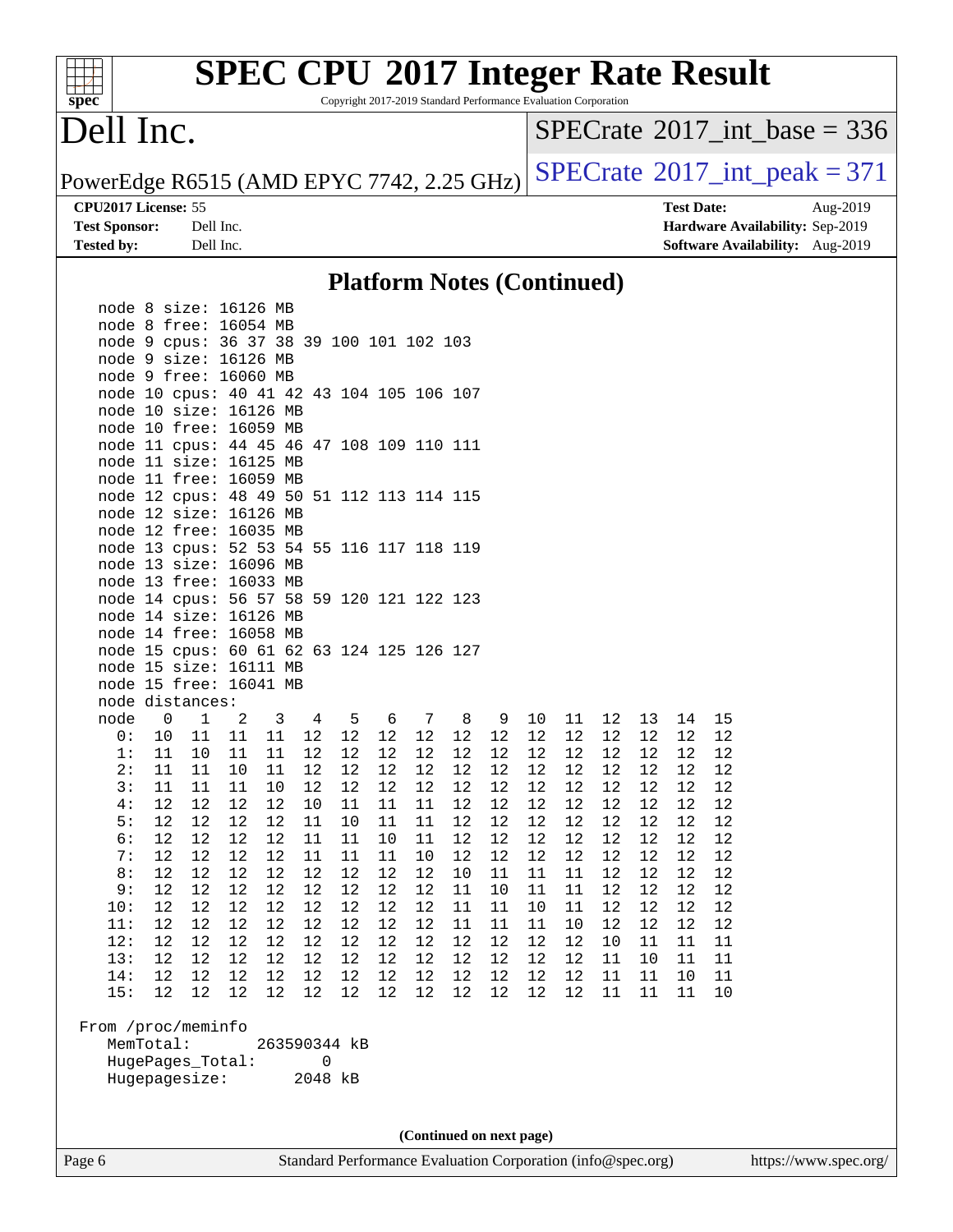#### **[SPEC CPU](http://www.spec.org/auto/cpu2017/Docs/result-fields.html#SPECCPU2017IntegerRateResult)[2017 Integer Rate Result](http://www.spec.org/auto/cpu2017/Docs/result-fields.html#SPECCPU2017IntegerRateResult)**  $+\ +$ **[spec](http://www.spec.org/)** Copyright 2017-2019 Standard Performance Evaluation Corporation Dell Inc.  $SPECrate$ <sup>®</sup>[2017\\_int\\_base =](http://www.spec.org/auto/cpu2017/Docs/result-fields.html#SPECrate2017intbase) 336 PowerEdge R6515 (AMD EPYC 7742, 2.25 GHz)  $\text{SPECrate}^{\circ}2017\_int\_peak = 371$  $\text{SPECrate}^{\circ}2017\_int\_peak = 371$  $\text{SPECrate}^{\circ}2017\_int\_peak = 371$ **[CPU2017 License:](http://www.spec.org/auto/cpu2017/Docs/result-fields.html#CPU2017License)** 55 **[Test Date:](http://www.spec.org/auto/cpu2017/Docs/result-fields.html#TestDate)** Aug-2019 **[Test Sponsor:](http://www.spec.org/auto/cpu2017/Docs/result-fields.html#TestSponsor)** Dell Inc. **[Hardware Availability:](http://www.spec.org/auto/cpu2017/Docs/result-fields.html#HardwareAvailability)** Sep-2019 **[Tested by:](http://www.spec.org/auto/cpu2017/Docs/result-fields.html#Testedby)** Dell Inc. **[Software Availability:](http://www.spec.org/auto/cpu2017/Docs/result-fields.html#SoftwareAvailability)** Aug-2019 **[Platform Notes \(Continued\)](http://www.spec.org/auto/cpu2017/Docs/result-fields.html#PlatformNotes)** From /etc/\*release\* /etc/\*version\* os-release: NAME="SLES" VERSION="15-SP1" VERSION\_ID="15.1" PRETTY\_NAME="SUSE Linux Enterprise Server 15 SP1" ID="sles" ID\_LIKE="suse" ANSI\_COLOR="0;32" CPE\_NAME="cpe:/o:suse:sles:15:sp1" uname -a: Linux linux-g3ob 4.12.14-195-default #1 SMP Tue May 7 10:55:11 UTC 2019 (8fba516) x86\_64 x86\_64 x86\_64 GNU/Linux Kernel self-reported vulnerability status: CVE-2017-5754 (Meltdown): Not affected CVE-2017-5753 (Spectre variant 1): Mitigation: \_\_user pointer sanitization CVE-2017-5715 (Spectre variant 2): Mitigation: Full AMD retpoline, IBPB: conditional, IBRS\_FW, STIBP: conditional, RSB filling run-level 3 Aug 19 09:46 last=5 SPEC is set to: /root/cpu2017-1.0.5 Filesystem Type Size Used Avail Use% Mounted on /dev/sda2 xfs 440G 39G 402G 9% / Additional information from dmidecode follows. WARNING: Use caution when you interpret this section. The 'dmidecode' program reads system data which is "intended to allow hardware to be accurately determined", but the intent may not be met, as there are frequent changes to hardware, firmware, and the "DMTF SMBIOS" standard. BIOS Dell Inc. 1.0.1 08/19/2019 Memory: 8x 802C8632802C 36ASF4G72PZ-3G2E2 32 GB 2 rank 3200 8x Not Specified Not Specified (End of data from sysinfo program) **[Compiler Version Notes](http://www.spec.org/auto/cpu2017/Docs/result-fields.html#CompilerVersionNotes)** ============================================================================== C  $| 502 \text{ qcc r}$  (peak) ------------------------------------------------------------------------------ AOCC.LLVM.2.0.0.B191.2019\_07\_19 clang version 8.0.0 (CLANG: Jenkins AOCC\_2\_0\_0-Build#191) (based on LLVM AOCC.LLVM.2.0.0.B191.2019\_07\_19) **(Continued on next page)**

| age |  |  |
|-----|--|--|
|     |  |  |

Page 7 Standard Performance Evaluation Corporation [\(info@spec.org\)](mailto:info@spec.org) <https://www.spec.org/>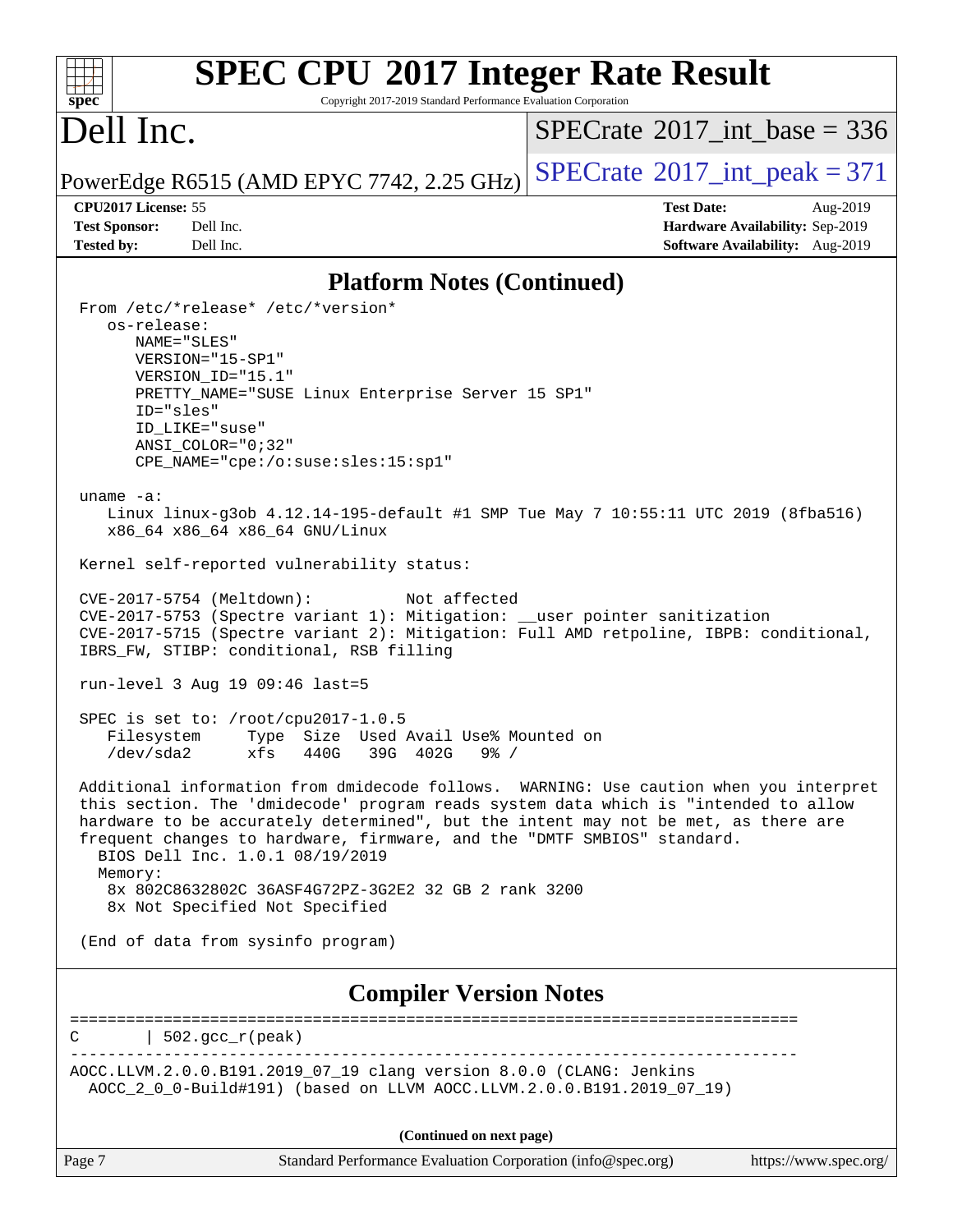| <b>SPEC CPU®2017 Integer Rate Result</b><br>$Spec^*$<br>Copyright 2017-2019 Standard Performance Evaluation Corporation |                                           |
|-------------------------------------------------------------------------------------------------------------------------|-------------------------------------------|
| Dell Inc.                                                                                                               | SPECrate <sup>®</sup> 2017 int base = 336 |

PowerEdge R6515 (AMD EPYC 7742, 2.25 GHz)  $\left|$  [SPECrate](http://www.spec.org/auto/cpu2017/Docs/result-fields.html#SPECrate2017intpeak)®[2017\\_int\\_peak = 3](http://www.spec.org/auto/cpu2017/Docs/result-fields.html#SPECrate2017intpeak)71

**[CPU2017 License:](http://www.spec.org/auto/cpu2017/Docs/result-fields.html#CPU2017License)** 55 **[Test Date:](http://www.spec.org/auto/cpu2017/Docs/result-fields.html#TestDate)** Aug-2019 **[Test Sponsor:](http://www.spec.org/auto/cpu2017/Docs/result-fields.html#TestSponsor)** Dell Inc. **[Hardware Availability:](http://www.spec.org/auto/cpu2017/Docs/result-fields.html#HardwareAvailability)** Sep-2019 **[Tested by:](http://www.spec.org/auto/cpu2017/Docs/result-fields.html#Testedby)** Dell Inc. **[Software Availability:](http://www.spec.org/auto/cpu2017/Docs/result-fields.html#SoftwareAvailability)** Aug-2019

### **[Compiler Version Notes \(Continued\)](http://www.spec.org/auto/cpu2017/Docs/result-fields.html#CompilerVersionNotes)**

| Target: i386-unknown-linux-gnu<br>Thread model: posix<br>InstalledDir: /sppo/dev/compilers/aocc-compiler-2.0.0/bin                                                                                                                                                   |  |  |  |  |  |  |  |  |
|----------------------------------------------------------------------------------------------------------------------------------------------------------------------------------------------------------------------------------------------------------------------|--|--|--|--|--|--|--|--|
|                                                                                                                                                                                                                                                                      |  |  |  |  |  |  |  |  |
| 500.perlbench_r(base, peak) 502.gcc_r(base) 505.mcf_r(base, peak)<br>С<br>525.x264_r(base, peak) 557.xz_r(base, peak)                                                                                                                                                |  |  |  |  |  |  |  |  |
| AOCC.LLVM.2.0.0.B191.2019_07_19 clang version 8.0.0 (CLANG: Jenkins<br>AOCC_2_0_0-Build#191) (based on LLVM AOCC.LLVM.2.0.0.B191.2019_07_19)<br>Target: x86_64-unknown-linux-gnu<br>Thread model: posix<br>InstalledDir: /sppo/dev/compilers/aocc-compiler-2.0.0/bin |  |  |  |  |  |  |  |  |
| $  502.\text{gcc_r(peak)}$<br>C                                                                                                                                                                                                                                      |  |  |  |  |  |  |  |  |
| AOCC.LLVM.2.0.0.B191.2019_07_19 clang version 8.0.0 (CLANG: Jenkins<br>AOCC_2_0_0-Build#191) (based on LLVM AOCC.LLVM.2.0.0.B191.2019_07_19)<br>Target: i386-unknown-linux-gnu<br>Thread model: posix                                                                |  |  |  |  |  |  |  |  |
| InstalledDir: /sppo/dev/compilers/aocc-compiler-2.0.0/bin                                                                                                                                                                                                            |  |  |  |  |  |  |  |  |
| 500.perlbench_r(base, peak) 502.gcc_r(base) 505.mcf_r(base, peak)<br>С<br>525.x264_r(base, peak) 557.xz_r(base, peak)                                                                                                                                                |  |  |  |  |  |  |  |  |
| AOCC.LLVM.2.0.0.B191.2019_07_19 clang version 8.0.0 (CLANG: Jenkins<br>AOCC_2_0_0-Build#191) (based on LLVM AOCC.LLVM.2.0.0.B191.2019_07_19)<br>Target: x86_64-unknown-linux-gnu<br>Thread model: posix                                                              |  |  |  |  |  |  |  |  |
| InstalledDir: /sppo/dev/compilers/aocc-compiler-2.0.0/bin                                                                                                                                                                                                            |  |  |  |  |  |  |  |  |
| 523.xalancbmk_r(peak)<br>$C++$                                                                                                                                                                                                                                       |  |  |  |  |  |  |  |  |
| --------------------------------<br>AOCC.LLVM.2.0.0.B191.2019_07_19 clang version 8.0.0 (CLANG: Jenkins<br>AOCC_2_0_0-Build#191) (based on LLVM AOCC.LLVM.2.0.0.B191.2019_07_19)<br>Target: i386-unknown-linux-gnu<br>Thread model: posix                            |  |  |  |  |  |  |  |  |
| InstalledDir: /sppo/dev/compilers/aocc-compiler-2.0.0/bin                                                                                                                                                                                                            |  |  |  |  |  |  |  |  |
| (Continued on next page)                                                                                                                                                                                                                                             |  |  |  |  |  |  |  |  |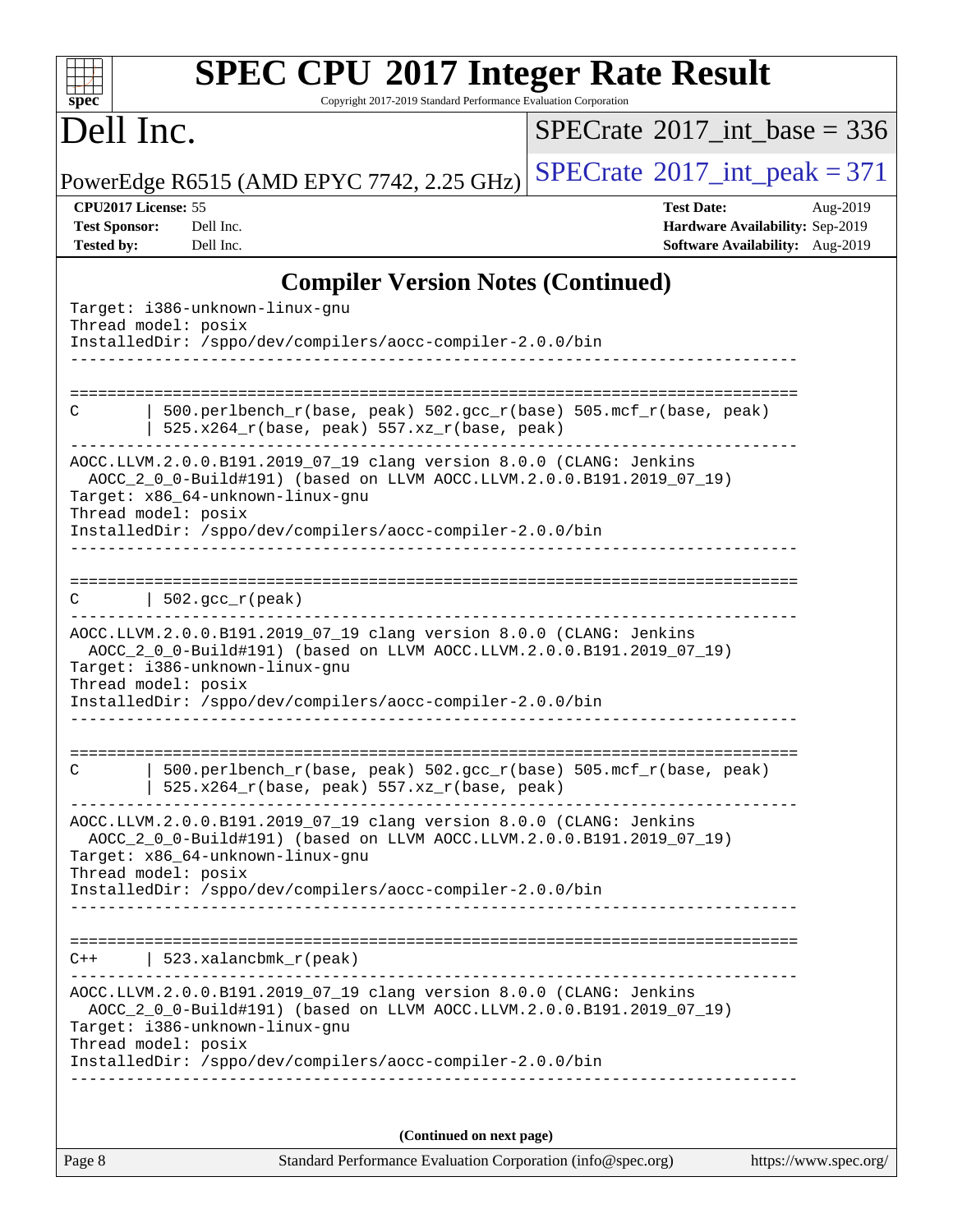| <b>SPEC CPU®2017 Integer Rate Result</b><br>Copyright 2017-2019 Standard Performance Evaluation Corporation<br>$spec^*$                                                                                                                                              |                                                                                                     |
|----------------------------------------------------------------------------------------------------------------------------------------------------------------------------------------------------------------------------------------------------------------------|-----------------------------------------------------------------------------------------------------|
| Dell Inc.                                                                                                                                                                                                                                                            | $SPECTate$ <sup>®</sup> 2017_int_base = 336                                                         |
| PowerEdge R6515 (AMD EPYC 7742, 2.25 GHz)                                                                                                                                                                                                                            | $SPECrate@2017(int _peak = 371$                                                                     |
| CPU2017 License: 55<br><b>Test Sponsor:</b><br>Dell Inc.<br><b>Tested by:</b><br>Dell Inc.                                                                                                                                                                           | <b>Test Date:</b><br>Aug-2019<br>Hardware Availability: Sep-2019<br>Software Availability: Aug-2019 |
| <b>Compiler Version Notes (Continued)</b>                                                                                                                                                                                                                            |                                                                                                     |
| 520.omnetpp_r(base, peak) 523.xalancbmk_r(base)<br>$C++$<br>531.deepsjeng_r(base, peak) 541.leela_r(base, peak)                                                                                                                                                      |                                                                                                     |
| AOCC.LLVM.2.0.0.B191.2019_07_19 clang version 8.0.0 (CLANG: Jenkins<br>AOCC_2_0_0-Build#191) (based on LLVM AOCC.LLVM.2.0.0.B191.2019_07_19)<br>Target: x86_64-unknown-linux-gnu<br>Thread model: posix<br>InstalledDir: /sppo/dev/compilers/aocc-compiler-2.0.0/bin |                                                                                                     |
| 523.xalancbmk_r(peak)<br>$C++$                                                                                                                                                                                                                                       |                                                                                                     |
| AOCC.LLVM.2.0.0.B191.2019_07_19 clang version 8.0.0 (CLANG: Jenkins<br>AOCC_2_0_0-Build#191) (based on LLVM AOCC.LLVM.2.0.0.B191.2019_07_19)<br>Target: i386-unknown-linux-gnu<br>Thread model: posix<br>InstalledDir: /sppo/dev/compilers/aocc-compiler-2.0.0/bin   |                                                                                                     |
| 520.omnetpp_r(base, peak) 523.xalancbmk_r(base)<br>$C++$<br>531.deepsjeng_r(base, peak) 541.leela_r(base, peak)                                                                                                                                                      |                                                                                                     |
| AOCC.LLVM.2.0.0.B191.2019_07_19 clang version 8.0.0 (CLANG: Jenkins<br>AOCC_2_0_0-Build#191) (based on LLVM AOCC.LLVM.2.0.0.B191.2019_07_19)<br>Target: x86_64-unknown-linux-gnu<br>Thread model: posix                                                              |                                                                                                     |
| InstalledDir: /sppo/dev/compilers/aocc-compiler-2.0.0/bin                                                                                                                                                                                                            |                                                                                                     |
| Fortran   $548$ . exchange $2\lfloor r(\text{base}, \text{peak}) \rfloor$                                                                                                                                                                                            |                                                                                                     |
| AOCC.LLVM.2.0.0.B191.2019_07_19 clang version 8.0.0 (CLANG: Jenkins<br>AOCC_2_0_0-Build#191) (based on LLVM AOCC.LLVM.2.0.0.B191.2019_07_19)<br>Target: x86_64-unknown-linux-gnu<br>Thread model: posix                                                              |                                                                                                     |
| InstalledDir: /sppo/dev/compilers/aocc-compiler-2.0.0/bin                                                                                                                                                                                                            |                                                                                                     |
| <b>Base Compiler Invocation</b><br>C benchmarks:<br>clang                                                                                                                                                                                                            |                                                                                                     |
| (Continued on next page)                                                                                                                                                                                                                                             |                                                                                                     |
| Page 9<br>Standard Performance Evaluation Corporation (info@spec.org)                                                                                                                                                                                                | https://www.spec.org/                                                                               |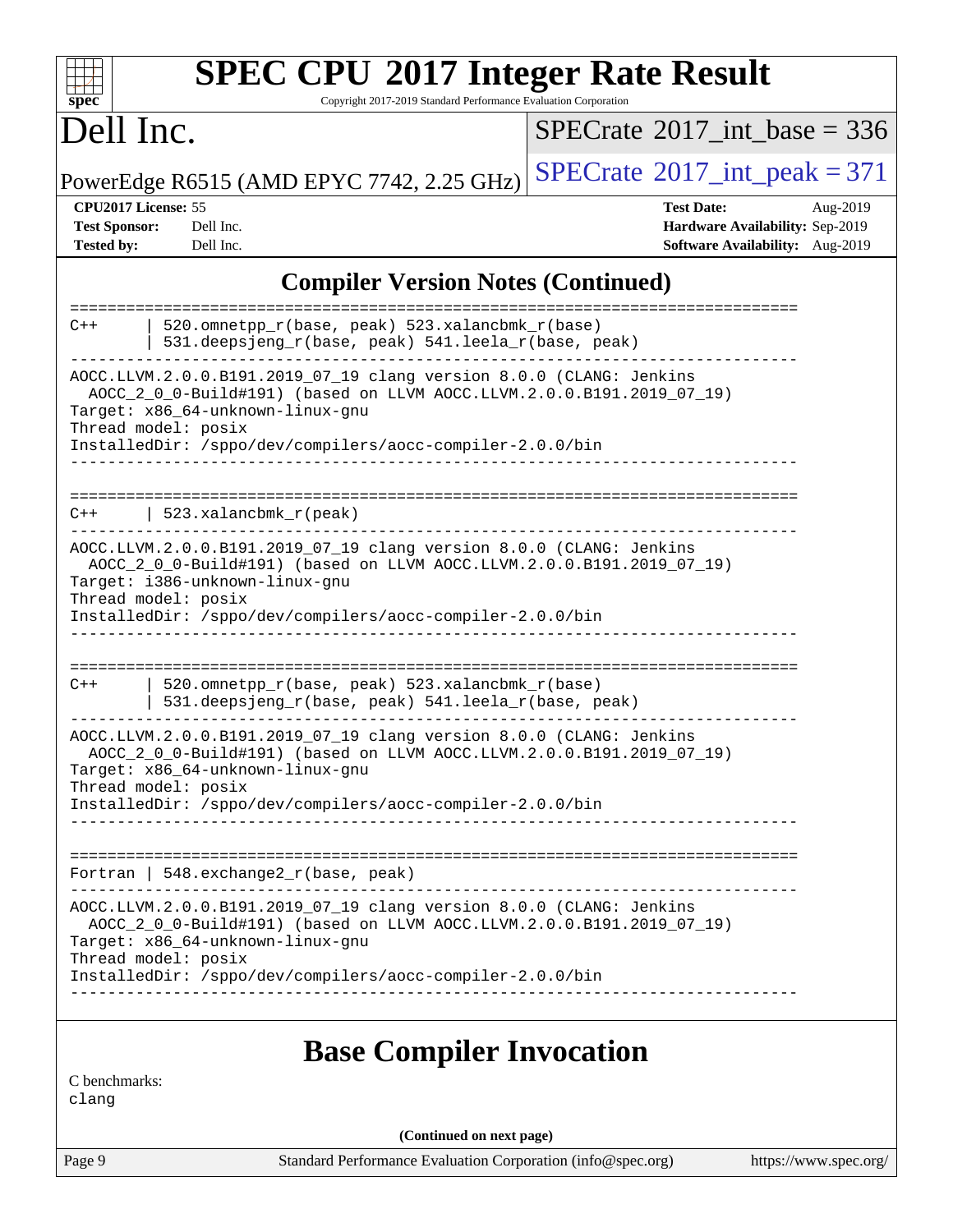#### $\pm t$ **[spec](http://www.spec.org/)**

# **[SPEC CPU](http://www.spec.org/auto/cpu2017/Docs/result-fields.html#SPECCPU2017IntegerRateResult)[2017 Integer Rate Result](http://www.spec.org/auto/cpu2017/Docs/result-fields.html#SPECCPU2017IntegerRateResult)**

Copyright 2017-2019 Standard Performance Evaluation Corporation

## Dell Inc.

 $SPECTate@2017_int\_base = 336$ 

PowerEdge R6515 (AMD EPYC 7742, 2.25 GHz)  $\left|$  [SPECrate](http://www.spec.org/auto/cpu2017/Docs/result-fields.html#SPECrate2017intpeak)®[2017\\_int\\_peak = 3](http://www.spec.org/auto/cpu2017/Docs/result-fields.html#SPECrate2017intpeak)71

**[CPU2017 License:](http://www.spec.org/auto/cpu2017/Docs/result-fields.html#CPU2017License)** 55 **[Test Date:](http://www.spec.org/auto/cpu2017/Docs/result-fields.html#TestDate)** Aug-2019 **[Test Sponsor:](http://www.spec.org/auto/cpu2017/Docs/result-fields.html#TestSponsor)** Dell Inc. **[Hardware Availability:](http://www.spec.org/auto/cpu2017/Docs/result-fields.html#HardwareAvailability)** Sep-2019 **[Tested by:](http://www.spec.org/auto/cpu2017/Docs/result-fields.html#Testedby)** Dell Inc. **[Software Availability:](http://www.spec.org/auto/cpu2017/Docs/result-fields.html#SoftwareAvailability)** Aug-2019

### **[Base Compiler Invocation \(Continued\)](http://www.spec.org/auto/cpu2017/Docs/result-fields.html#BaseCompilerInvocation)**

[C++ benchmarks](http://www.spec.org/auto/cpu2017/Docs/result-fields.html#CXXbenchmarks): [clang++](http://www.spec.org/cpu2017/results/res2019q3/cpu2017-20190831-17271.flags.html#user_CXXbase_clang-cpp)

[Fortran benchmarks](http://www.spec.org/auto/cpu2017/Docs/result-fields.html#Fortranbenchmarks): [flang](http://www.spec.org/cpu2017/results/res2019q3/cpu2017-20190831-17271.flags.html#user_FCbase_flang)

### **[Base Portability Flags](http://www.spec.org/auto/cpu2017/Docs/result-fields.html#BasePortabilityFlags)**

 500.perlbench\_r: [-DSPEC\\_LINUX\\_X64](http://www.spec.org/cpu2017/results/res2019q3/cpu2017-20190831-17271.flags.html#b500.perlbench_r_basePORTABILITY_DSPEC_LINUX_X64) [-DSPEC\\_LP64](http://www.spec.org/cpu2017/results/res2019q3/cpu2017-20190831-17271.flags.html#b500.perlbench_r_baseEXTRA_PORTABILITY_DSPEC_LP64) 502.gcc\_r: [-DSPEC\\_LP64](http://www.spec.org/cpu2017/results/res2019q3/cpu2017-20190831-17271.flags.html#suite_baseEXTRA_PORTABILITY502_gcc_r_DSPEC_LP64) 505.mcf\_r: [-DSPEC\\_LP64](http://www.spec.org/cpu2017/results/res2019q3/cpu2017-20190831-17271.flags.html#suite_baseEXTRA_PORTABILITY505_mcf_r_DSPEC_LP64) 520.omnetpp\_r: [-DSPEC\\_LP64](http://www.spec.org/cpu2017/results/res2019q3/cpu2017-20190831-17271.flags.html#suite_baseEXTRA_PORTABILITY520_omnetpp_r_DSPEC_LP64) 523.xalancbmk\_r: [-DSPEC\\_LINUX](http://www.spec.org/cpu2017/results/res2019q3/cpu2017-20190831-17271.flags.html#b523.xalancbmk_r_basePORTABILITY_DSPEC_LINUX) [-DSPEC\\_LP64](http://www.spec.org/cpu2017/results/res2019q3/cpu2017-20190831-17271.flags.html#suite_baseEXTRA_PORTABILITY523_xalancbmk_r_DSPEC_LP64) 525.x264\_r: [-DSPEC\\_LP64](http://www.spec.org/cpu2017/results/res2019q3/cpu2017-20190831-17271.flags.html#suite_baseEXTRA_PORTABILITY525_x264_r_DSPEC_LP64) 531.deepsjeng\_r: [-DSPEC\\_LP64](http://www.spec.org/cpu2017/results/res2019q3/cpu2017-20190831-17271.flags.html#suite_baseEXTRA_PORTABILITY531_deepsjeng_r_DSPEC_LP64) 541.leela\_r: [-DSPEC\\_LP64](http://www.spec.org/cpu2017/results/res2019q3/cpu2017-20190831-17271.flags.html#suite_baseEXTRA_PORTABILITY541_leela_r_DSPEC_LP64) 548.exchange2\_r: [-DSPEC\\_LP64](http://www.spec.org/cpu2017/results/res2019q3/cpu2017-20190831-17271.flags.html#suite_baseEXTRA_PORTABILITY548_exchange2_r_DSPEC_LP64) 557.xz\_r: [-DSPEC\\_LP64](http://www.spec.org/cpu2017/results/res2019q3/cpu2017-20190831-17271.flags.html#suite_baseEXTRA_PORTABILITY557_xz_r_DSPEC_LP64)

### **[Base Optimization Flags](http://www.spec.org/auto/cpu2017/Docs/result-fields.html#BaseOptimizationFlags)**

#### [C benchmarks](http://www.spec.org/auto/cpu2017/Docs/result-fields.html#Cbenchmarks):

[-flto](http://www.spec.org/cpu2017/results/res2019q3/cpu2017-20190831-17271.flags.html#user_CCbase_aocc-flto) [-Wl,-mllvm -Wl,-function-specialize](http://www.spec.org/cpu2017/results/res2019q3/cpu2017-20190831-17271.flags.html#user_CCbase_F-function-specialize_7e7e661e57922243ee67c9a1251cb8910e607325179a0ce7f2884e09a6f5d4a5ef0ae4f37e8a2a11c95fc48e931f06dc2b6016f14b511fcb441e048bef1b065a) [-Wl,-mllvm -Wl,-region-vectorize](http://www.spec.org/cpu2017/results/res2019q3/cpu2017-20190831-17271.flags.html#user_CCbase_F-region-vectorize_fb6c6b5aa293c88efc6c7c2b52b20755e943585b1fe8658c35afef78727fff56e1a56891413c30e36b8e2a6f9a71126986319243e80eb6110b78b288f533c52b) [-Wl,-mllvm -Wl,-vector-library=LIBMVEC](http://www.spec.org/cpu2017/results/res2019q3/cpu2017-20190831-17271.flags.html#user_CCbase_F-use-vector-library_0a14b27fae317f283640384a31f7bfcc2bd4c1d0b5cfc618a3a430800c9b20217b00f61303eff223a3251b4f06ffbc9739dc5296db9d1fbb9ad24a3939d86d66) [-Wl,-mllvm -Wl,-reduce-array-computations=3](http://www.spec.org/cpu2017/results/res2019q3/cpu2017-20190831-17271.flags.html#user_CCbase_F-reduce-array-computations_b882aefe7a5dda4e33149f6299762b9a720dace3e498e13756f4c04e5a19edf5315c1f3993de2e61ec41e8c206231f84e05da7040e1bb5d69ba27d10a12507e4) [-O3](http://www.spec.org/cpu2017/results/res2019q3/cpu2017-20190831-17271.flags.html#user_CCbase_F-O3) [-ffast-math](http://www.spec.org/cpu2017/results/res2019q3/cpu2017-20190831-17271.flags.html#user_CCbase_aocc-ffast-math) [-march=znver2](http://www.spec.org/cpu2017/results/res2019q3/cpu2017-20190831-17271.flags.html#user_CCbase_aocc-march_3e2e19cff2eeef60c5d90b059483627c9ea47eca6d66670dbd53f9185f6439e27eb5e104cf773e9e8ab18c8842ce63e461a3e948d0214bd567ef3ade411bf467) [-fstruct-layout=3](http://www.spec.org/cpu2017/results/res2019q3/cpu2017-20190831-17271.flags.html#user_CCbase_F-struct-layout) [-mllvm -unroll-threshold=50](http://www.spec.org/cpu2017/results/res2019q3/cpu2017-20190831-17271.flags.html#user_CCbase_F-unroll-threshold_458874500b2c105d6d5cb4d7a611c40e2b16e9e3d26b355fea72d644c3673b4de4b3932662f0ed3dbec75c491a13da2d2ca81180bd779dc531083ef1e1e549dc) [-fremap-arrays](http://www.spec.org/cpu2017/results/res2019q3/cpu2017-20190831-17271.flags.html#user_CCbase_F-fremap-arrays) [-mllvm -function-specialize](http://www.spec.org/cpu2017/results/res2019q3/cpu2017-20190831-17271.flags.html#user_CCbase_F-function-specialize_233b3bdba86027f1b094368157e481c5bc59f40286dc25bfadc1858dcd5745c24fd30d5f188710db7fea399bcc9f44a80b3ce3aacc70a8870250c3ae5e1f35b8) [-mllvm -enable-gvn-hoist](http://www.spec.org/cpu2017/results/res2019q3/cpu2017-20190831-17271.flags.html#user_CCbase_F-enable-gvn-hoist_e5856354646dd6ca1333a0ad99b817e4cf8932b91b82809fd8fd47ceff7b22a89eba5c98fd3e3fa5200368fd772cec3dd56abc3c8f7b655a71b9f9848dddedd5) [-mllvm -reduce-array-computations=3](http://www.spec.org/cpu2017/results/res2019q3/cpu2017-20190831-17271.flags.html#user_CCbase_F-reduce-array-computations_aceadb8604558b566e0e3a0d7a3c1533923dd1fa0889614e16288028922629a28d5695c24d3b3be4306b1e311c54317dfffe3a2e57fbcaabc737a1798de39145) [-mllvm -global-vectorize-slp](http://www.spec.org/cpu2017/results/res2019q3/cpu2017-20190831-17271.flags.html#user_CCbase_F-global-vectorize-slp_a3935e8627af4ced727033b1ffd4db27f4d541a363d28d82bf4c2925fb3a0fd4115d6e42d13a2829f9e024d6608eb67a85cb49770f2da5c5ac8dbc737afad603) [-mllvm -vector-library=LIBMVEC](http://www.spec.org/cpu2017/results/res2019q3/cpu2017-20190831-17271.flags.html#user_CCbase_F-use-vector-library_e584e20b4f7ec96aa109254b65d8e01d864f3d68580371b9d93ed7c338191d4cfce20c3c864632264effc6bbe4c7c38153d02096a342ee92501c4a53204a7871) [-mllvm -inline-threshold=1000](http://www.spec.org/cpu2017/results/res2019q3/cpu2017-20190831-17271.flags.html#user_CCbase_dragonegg-llvm-inline-threshold_b7832241b0a6397e4ecdbaf0eb7defdc10f885c2a282fa3240fdc99844d543fda39cf8a4a9dccf68cf19b5438ac3b455264f478df15da0f4988afa40d8243bab) [-flv-function-specialization](http://www.spec.org/cpu2017/results/res2019q3/cpu2017-20190831-17271.flags.html#user_CCbase_F-flv-function-specialization) [-z muldefs](http://www.spec.org/cpu2017/results/res2019q3/cpu2017-20190831-17271.flags.html#user_CCbase_aocc-muldefs) [-lmvec](http://www.spec.org/cpu2017/results/res2019q3/cpu2017-20190831-17271.flags.html#user_CCbase_F-lmvec) [-lamdlibm](http://www.spec.org/cpu2017/results/res2019q3/cpu2017-20190831-17271.flags.html#user_CCbase_F-lamdlibm) [-ljemalloc](http://www.spec.org/cpu2017/results/res2019q3/cpu2017-20190831-17271.flags.html#user_CCbase_jemalloc-lib) [-lflang](http://www.spec.org/cpu2017/results/res2019q3/cpu2017-20190831-17271.flags.html#user_CCbase_F-lflang)

#### [C++ benchmarks:](http://www.spec.org/auto/cpu2017/Docs/result-fields.html#CXXbenchmarks)

[-flto](http://www.spec.org/cpu2017/results/res2019q3/cpu2017-20190831-17271.flags.html#user_CXXbase_aocc-flto) [-Wl,-mllvm -Wl,-function-specialize](http://www.spec.org/cpu2017/results/res2019q3/cpu2017-20190831-17271.flags.html#user_CXXbase_F-function-specialize_7e7e661e57922243ee67c9a1251cb8910e607325179a0ce7f2884e09a6f5d4a5ef0ae4f37e8a2a11c95fc48e931f06dc2b6016f14b511fcb441e048bef1b065a) [-Wl,-mllvm -Wl,-region-vectorize](http://www.spec.org/cpu2017/results/res2019q3/cpu2017-20190831-17271.flags.html#user_CXXbase_F-region-vectorize_fb6c6b5aa293c88efc6c7c2b52b20755e943585b1fe8658c35afef78727fff56e1a56891413c30e36b8e2a6f9a71126986319243e80eb6110b78b288f533c52b) [-Wl,-mllvm -Wl,-vector-library=LIBMVEC](http://www.spec.org/cpu2017/results/res2019q3/cpu2017-20190831-17271.flags.html#user_CXXbase_F-use-vector-library_0a14b27fae317f283640384a31f7bfcc2bd4c1d0b5cfc618a3a430800c9b20217b00f61303eff223a3251b4f06ffbc9739dc5296db9d1fbb9ad24a3939d86d66) [-Wl,-mllvm -Wl,-reduce-array-computations=3](http://www.spec.org/cpu2017/results/res2019q3/cpu2017-20190831-17271.flags.html#user_CXXbase_F-reduce-array-computations_b882aefe7a5dda4e33149f6299762b9a720dace3e498e13756f4c04e5a19edf5315c1f3993de2e61ec41e8c206231f84e05da7040e1bb5d69ba27d10a12507e4) [-Wl,-mllvm -Wl,-suppress-fmas](http://www.spec.org/cpu2017/results/res2019q3/cpu2017-20190831-17271.flags.html#user_CXXbase_F-suppress-fmas_f00f00630e4a059e8af9c161e9bbf420bcf19890a7f99d5933525e66aa4b0bb3ab2339d2b12d97d3a5f5d271e839fe9c109938e91fe06230fb53651590cfa1e8) [-O3](http://www.spec.org/cpu2017/results/res2019q3/cpu2017-20190831-17271.flags.html#user_CXXbase_F-O3) [-ffast-math](http://www.spec.org/cpu2017/results/res2019q3/cpu2017-20190831-17271.flags.html#user_CXXbase_aocc-ffast-math) [-march=znver2](http://www.spec.org/cpu2017/results/res2019q3/cpu2017-20190831-17271.flags.html#user_CXXbase_aocc-march_3e2e19cff2eeef60c5d90b059483627c9ea47eca6d66670dbd53f9185f6439e27eb5e104cf773e9e8ab18c8842ce63e461a3e948d0214bd567ef3ade411bf467) [-mllvm -loop-unswitch-threshold=200000](http://www.spec.org/cpu2017/results/res2019q3/cpu2017-20190831-17271.flags.html#user_CXXbase_F-loop-unswitch-threshold_f9a82ae3270e55b5fbf79d0d96ee93606b73edbbe527d20b18b7bff1a3a146ad50cfc7454c5297978340ae9213029016a7d16221274d672d3f7f42ed25274e1d) [-mllvm -vector-library=LIBMVEC](http://www.spec.org/cpu2017/results/res2019q3/cpu2017-20190831-17271.flags.html#user_CXXbase_F-use-vector-library_e584e20b4f7ec96aa109254b65d8e01d864f3d68580371b9d93ed7c338191d4cfce20c3c864632264effc6bbe4c7c38153d02096a342ee92501c4a53204a7871) [-mllvm -unroll-threshold=100](http://www.spec.org/cpu2017/results/res2019q3/cpu2017-20190831-17271.flags.html#user_CXXbase_F-unroll-threshold_2755d0c78138845d361fa1543e3a063fffa198df9b3edf0cfb856bbc88a81e1769b12ac7a550c5d35197be55360db1a3f95a8d1304df999456cabf5120c45168) [-flv-function-specialization](http://www.spec.org/cpu2017/results/res2019q3/cpu2017-20190831-17271.flags.html#user_CXXbase_F-flv-function-specialization) [-mllvm -enable-partial-unswitch](http://www.spec.org/cpu2017/results/res2019q3/cpu2017-20190831-17271.flags.html#user_CXXbase_F-enable-partial-unswitch_6e1c33f981d77963b1eaf834973128a7f33ce3f8e27f54689656697a35e89dcc875281e0e6283d043e32f367dcb605ba0e307a92e830f7e326789fa6c61b35d3) [-z muldefs](http://www.spec.org/cpu2017/results/res2019q3/cpu2017-20190831-17271.flags.html#user_CXXbase_aocc-muldefs) [-lmvec](http://www.spec.org/cpu2017/results/res2019q3/cpu2017-20190831-17271.flags.html#user_CXXbase_F-lmvec) [-lamdlibm](http://www.spec.org/cpu2017/results/res2019q3/cpu2017-20190831-17271.flags.html#user_CXXbase_F-lamdlibm)

| Page 10 | Standard Performance Evaluation Corporation (info@spec.org) | https://www.spec.org/ |
|---------|-------------------------------------------------------------|-----------------------|
|---------|-------------------------------------------------------------|-----------------------|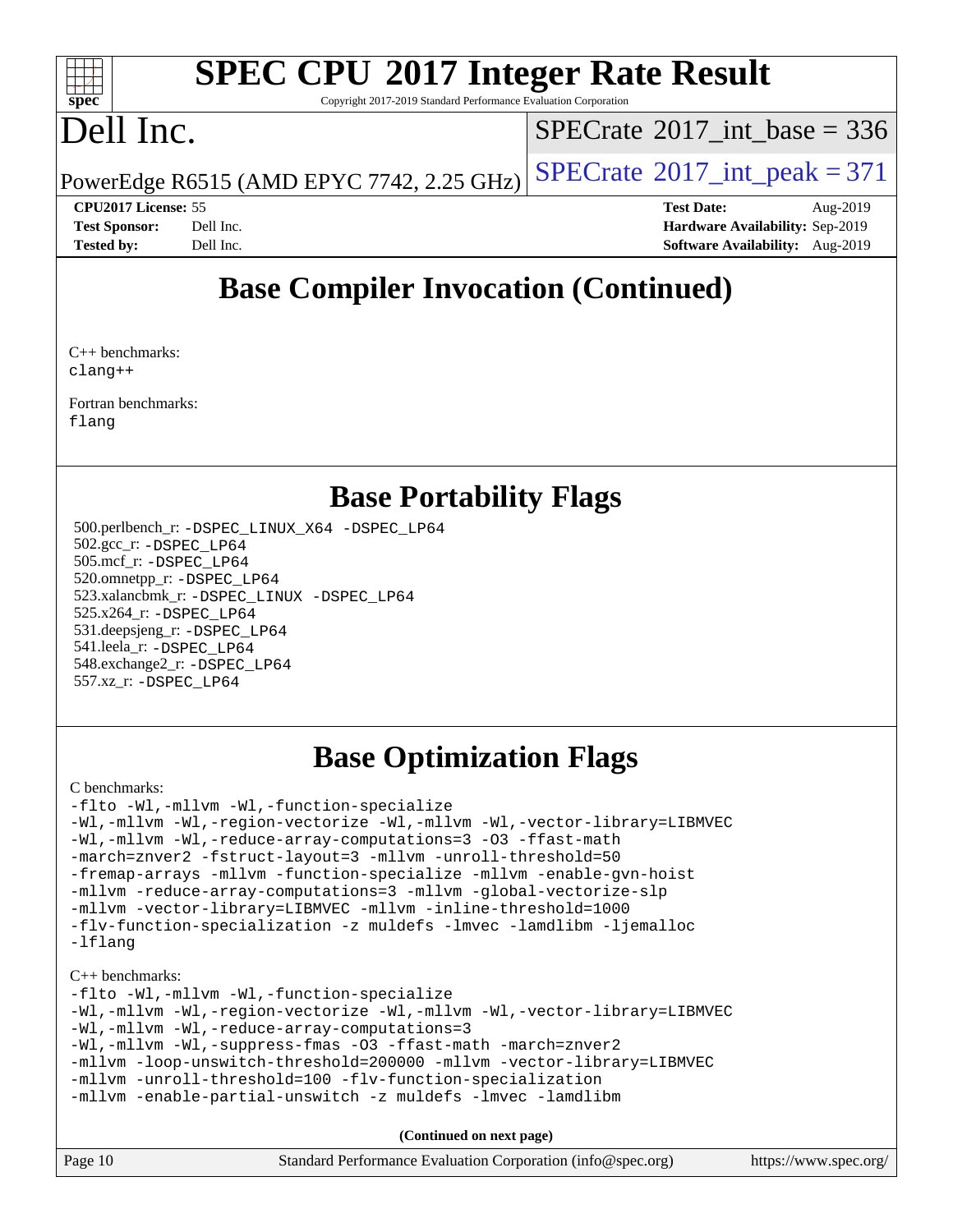

Copyright 2017-2019 Standard Performance Evaluation Corporation

## Dell Inc.

 $SPECTate@2017_int\_base = 336$ 

PowerEdge R6515 (AMD EPYC 7742, 2.25 GHz)  $\left|$  [SPECrate](http://www.spec.org/auto/cpu2017/Docs/result-fields.html#SPECrate2017intpeak)®[2017\\_int\\_peak = 3](http://www.spec.org/auto/cpu2017/Docs/result-fields.html#SPECrate2017intpeak)71

**[CPU2017 License:](http://www.spec.org/auto/cpu2017/Docs/result-fields.html#CPU2017License)** 55 **[Test Date:](http://www.spec.org/auto/cpu2017/Docs/result-fields.html#TestDate)** Aug-2019 **[Test Sponsor:](http://www.spec.org/auto/cpu2017/Docs/result-fields.html#TestSponsor)** Dell Inc. **[Hardware Availability:](http://www.spec.org/auto/cpu2017/Docs/result-fields.html#HardwareAvailability)** Sep-2019 **[Tested by:](http://www.spec.org/auto/cpu2017/Docs/result-fields.html#Testedby)** Dell Inc. **[Software Availability:](http://www.spec.org/auto/cpu2017/Docs/result-fields.html#SoftwareAvailability)** Aug-2019

## **[Base Optimization Flags \(Continued\)](http://www.spec.org/auto/cpu2017/Docs/result-fields.html#BaseOptimizationFlags)**

[C++ benchmarks](http://www.spec.org/auto/cpu2017/Docs/result-fields.html#CXXbenchmarks) (continued): [-ljemalloc](http://www.spec.org/cpu2017/results/res2019q3/cpu2017-20190831-17271.flags.html#user_CXXbase_jemalloc-lib) [-lflang](http://www.spec.org/cpu2017/results/res2019q3/cpu2017-20190831-17271.flags.html#user_CXXbase_F-lflang)

#### [Fortran benchmarks](http://www.spec.org/auto/cpu2017/Docs/result-fields.html#Fortranbenchmarks):

[-flto](http://www.spec.org/cpu2017/results/res2019q3/cpu2017-20190831-17271.flags.html#user_FCbase_aocc-flto) [-Wl,-mllvm -Wl,-function-specialize](http://www.spec.org/cpu2017/results/res2019q3/cpu2017-20190831-17271.flags.html#user_FCbase_F-function-specialize_7e7e661e57922243ee67c9a1251cb8910e607325179a0ce7f2884e09a6f5d4a5ef0ae4f37e8a2a11c95fc48e931f06dc2b6016f14b511fcb441e048bef1b065a) [-Wl,-mllvm -Wl,-region-vectorize](http://www.spec.org/cpu2017/results/res2019q3/cpu2017-20190831-17271.flags.html#user_FCbase_F-region-vectorize_fb6c6b5aa293c88efc6c7c2b52b20755e943585b1fe8658c35afef78727fff56e1a56891413c30e36b8e2a6f9a71126986319243e80eb6110b78b288f533c52b) [-Wl,-mllvm -Wl,-vector-library=LIBMVEC](http://www.spec.org/cpu2017/results/res2019q3/cpu2017-20190831-17271.flags.html#user_FCbase_F-use-vector-library_0a14b27fae317f283640384a31f7bfcc2bd4c1d0b5cfc618a3a430800c9b20217b00f61303eff223a3251b4f06ffbc9739dc5296db9d1fbb9ad24a3939d86d66) [-Wl,-mllvm -Wl,-reduce-array-computations=3](http://www.spec.org/cpu2017/results/res2019q3/cpu2017-20190831-17271.flags.html#user_FCbase_F-reduce-array-computations_b882aefe7a5dda4e33149f6299762b9a720dace3e498e13756f4c04e5a19edf5315c1f3993de2e61ec41e8c206231f84e05da7040e1bb5d69ba27d10a12507e4) [-ffast-math](http://www.spec.org/cpu2017/results/res2019q3/cpu2017-20190831-17271.flags.html#user_FCbase_aocc-ffast-math) [-Wl,-mllvm -Wl,-inline-recursion=4](http://www.spec.org/cpu2017/results/res2019q3/cpu2017-20190831-17271.flags.html#user_FCbase_F-inline-recursion) [-Wl,-mllvm -Wl,-lsr-in-nested-loop](http://www.spec.org/cpu2017/results/res2019q3/cpu2017-20190831-17271.flags.html#user_FCbase_F-lsr-in-nested-loop_de4bc7331d07d857538198a5cc9592bc905d78a18065d49b9acfd1f777ae9eca5716aaa3e0e674a48e2e5ec9dad184ee0c682635ad7eff4181b32ab748bf2f49) [-Wl,-mllvm -Wl,-enable-iv-split](http://www.spec.org/cpu2017/results/res2019q3/cpu2017-20190831-17271.flags.html#user_FCbase_F-enable-iv-split_efc18925ba63acc4bb74cb6e43d0987b7b3cf01924ad910e2a6edbbbd0f8b582e31f1ee7ccede3f08176ef2ad41c69507170fb32301bf478d45ceb38dfb89c5e) [-O3](http://www.spec.org/cpu2017/results/res2019q3/cpu2017-20190831-17271.flags.html#user_FCbase_F-O3) [-march=znver2](http://www.spec.org/cpu2017/results/res2019q3/cpu2017-20190831-17271.flags.html#user_FCbase_aocc-march_3e2e19cff2eeef60c5d90b059483627c9ea47eca6d66670dbd53f9185f6439e27eb5e104cf773e9e8ab18c8842ce63e461a3e948d0214bd567ef3ade411bf467) [-funroll-loops](http://www.spec.org/cpu2017/results/res2019q3/cpu2017-20190831-17271.flags.html#user_FCbase_aocc-unroll-loops) [-Mrecursive](http://www.spec.org/cpu2017/results/res2019q3/cpu2017-20190831-17271.flags.html#user_FCbase_F-mrecursive_20a145d63f12d5750a899e17d4450b5b8b40330a9bb4af13688ca650e6fb30857bbbe44fb35cdbb895df6e5b2769de0a0d7659f51ff17acfbef6febafec4023f) [-mllvm -vector-library=LIBMVEC](http://www.spec.org/cpu2017/results/res2019q3/cpu2017-20190831-17271.flags.html#user_FCbase_F-use-vector-library_e584e20b4f7ec96aa109254b65d8e01d864f3d68580371b9d93ed7c338191d4cfce20c3c864632264effc6bbe4c7c38153d02096a342ee92501c4a53204a7871) [-z muldefs](http://www.spec.org/cpu2017/results/res2019q3/cpu2017-20190831-17271.flags.html#user_FCbase_aocc-muldefs) [-mllvm -disable-indvar-simplify](http://www.spec.org/cpu2017/results/res2019q3/cpu2017-20190831-17271.flags.html#user_FCbase_F-disable-indvar-simplify_c8d861bf19eba5001219ab52ef051176e06bf3166017d5c1ce87aec66e795c6723d10bf23d5a91730d61ad4b3f566b39dd0a4d6e5b2af269ebae30428a1f3630) [-mllvm -unroll-aggressive](http://www.spec.org/cpu2017/results/res2019q3/cpu2017-20190831-17271.flags.html#user_FCbase_F-unroll-aggressive_a366db20af3fd871754361e6b05945ac700b8c3fc538cc6688c755ae5874c6da3d6f3bb6e8d93320d5094064830fdb2c06064831f0f08d916cd8f333e5dba6d9) [-mllvm -unroll-threshold=150](http://www.spec.org/cpu2017/results/res2019q3/cpu2017-20190831-17271.flags.html#user_FCbase_F-unroll-threshold_3352736ce55666ed13437f5f5fd6693920e68d4dfd26bba42492bb1c46b6d7692ff5ba7bd4d2ebdab48d140ca981a39154ff0664b4d322a66fc3d1aafa4d7ffe) [-lmvec](http://www.spec.org/cpu2017/results/res2019q3/cpu2017-20190831-17271.flags.html#user_FCbase_F-lmvec) [-lamdlibm](http://www.spec.org/cpu2017/results/res2019q3/cpu2017-20190831-17271.flags.html#user_FCbase_F-lamdlibm) [-ljemalloc](http://www.spec.org/cpu2017/results/res2019q3/cpu2017-20190831-17271.flags.html#user_FCbase_jemalloc-lib) [-lflang](http://www.spec.org/cpu2017/results/res2019q3/cpu2017-20190831-17271.flags.html#user_FCbase_F-lflang)

### **[Peak Compiler Invocation](http://www.spec.org/auto/cpu2017/Docs/result-fields.html#PeakCompilerInvocation)**

[C benchmarks](http://www.spec.org/auto/cpu2017/Docs/result-fields.html#Cbenchmarks): [clang](http://www.spec.org/cpu2017/results/res2019q3/cpu2017-20190831-17271.flags.html#user_CCpeak_clang-c)

[C++ benchmarks:](http://www.spec.org/auto/cpu2017/Docs/result-fields.html#CXXbenchmarks) [clang++](http://www.spec.org/cpu2017/results/res2019q3/cpu2017-20190831-17271.flags.html#user_CXXpeak_clang-cpp)

[Fortran benchmarks](http://www.spec.org/auto/cpu2017/Docs/result-fields.html#Fortranbenchmarks): [flang](http://www.spec.org/cpu2017/results/res2019q3/cpu2017-20190831-17271.flags.html#user_FCpeak_flang)

### **[Peak Portability Flags](http://www.spec.org/auto/cpu2017/Docs/result-fields.html#PeakPortabilityFlags)**

 500.perlbench\_r: [-DSPEC\\_LINUX\\_X64](http://www.spec.org/cpu2017/results/res2019q3/cpu2017-20190831-17271.flags.html#b500.perlbench_r_peakPORTABILITY_DSPEC_LINUX_X64) [-DSPEC\\_LP64](http://www.spec.org/cpu2017/results/res2019q3/cpu2017-20190831-17271.flags.html#b500.perlbench_r_peakEXTRA_PORTABILITY_DSPEC_LP64) 502.gcc\_r: [-D\\_FILE\\_OFFSET\\_BITS=64](http://www.spec.org/cpu2017/results/res2019q3/cpu2017-20190831-17271.flags.html#user_peakEXTRA_PORTABILITY502_gcc_r_F-D_FILE_OFFSET_BITS_5ae949a99b284ddf4e95728d47cb0843d81b2eb0e18bdfe74bbf0f61d0b064f4bda2f10ea5eb90e1dcab0e84dbc592acfc5018bc955c18609f94ddb8d550002c) 505.mcf\_r: [-DSPEC\\_LP64](http://www.spec.org/cpu2017/results/res2019q3/cpu2017-20190831-17271.flags.html#suite_peakEXTRA_PORTABILITY505_mcf_r_DSPEC_LP64) 520.omnetpp\_r: [-DSPEC\\_LP64](http://www.spec.org/cpu2017/results/res2019q3/cpu2017-20190831-17271.flags.html#suite_peakEXTRA_PORTABILITY520_omnetpp_r_DSPEC_LP64) 523.xalancbmk\_r: [-DSPEC\\_LINUX](http://www.spec.org/cpu2017/results/res2019q3/cpu2017-20190831-17271.flags.html#b523.xalancbmk_r_peakPORTABILITY_DSPEC_LINUX) [-D\\_FILE\\_OFFSET\\_BITS=64](http://www.spec.org/cpu2017/results/res2019q3/cpu2017-20190831-17271.flags.html#user_peakEXTRA_PORTABILITY523_xalancbmk_r_F-D_FILE_OFFSET_BITS_5ae949a99b284ddf4e95728d47cb0843d81b2eb0e18bdfe74bbf0f61d0b064f4bda2f10ea5eb90e1dcab0e84dbc592acfc5018bc955c18609f94ddb8d550002c) 525.x264\_r: [-DSPEC\\_LP64](http://www.spec.org/cpu2017/results/res2019q3/cpu2017-20190831-17271.flags.html#suite_peakEXTRA_PORTABILITY525_x264_r_DSPEC_LP64) 531.deepsjeng\_r: [-DSPEC\\_LP64](http://www.spec.org/cpu2017/results/res2019q3/cpu2017-20190831-17271.flags.html#suite_peakEXTRA_PORTABILITY531_deepsjeng_r_DSPEC_LP64) 541.leela\_r: [-DSPEC\\_LP64](http://www.spec.org/cpu2017/results/res2019q3/cpu2017-20190831-17271.flags.html#suite_peakEXTRA_PORTABILITY541_leela_r_DSPEC_LP64) 548.exchange2\_r: [-DSPEC\\_LP64](http://www.spec.org/cpu2017/results/res2019q3/cpu2017-20190831-17271.flags.html#suite_peakEXTRA_PORTABILITY548_exchange2_r_DSPEC_LP64) 557.xz\_r: [-DSPEC\\_LP64](http://www.spec.org/cpu2017/results/res2019q3/cpu2017-20190831-17271.flags.html#suite_peakEXTRA_PORTABILITY557_xz_r_DSPEC_LP64)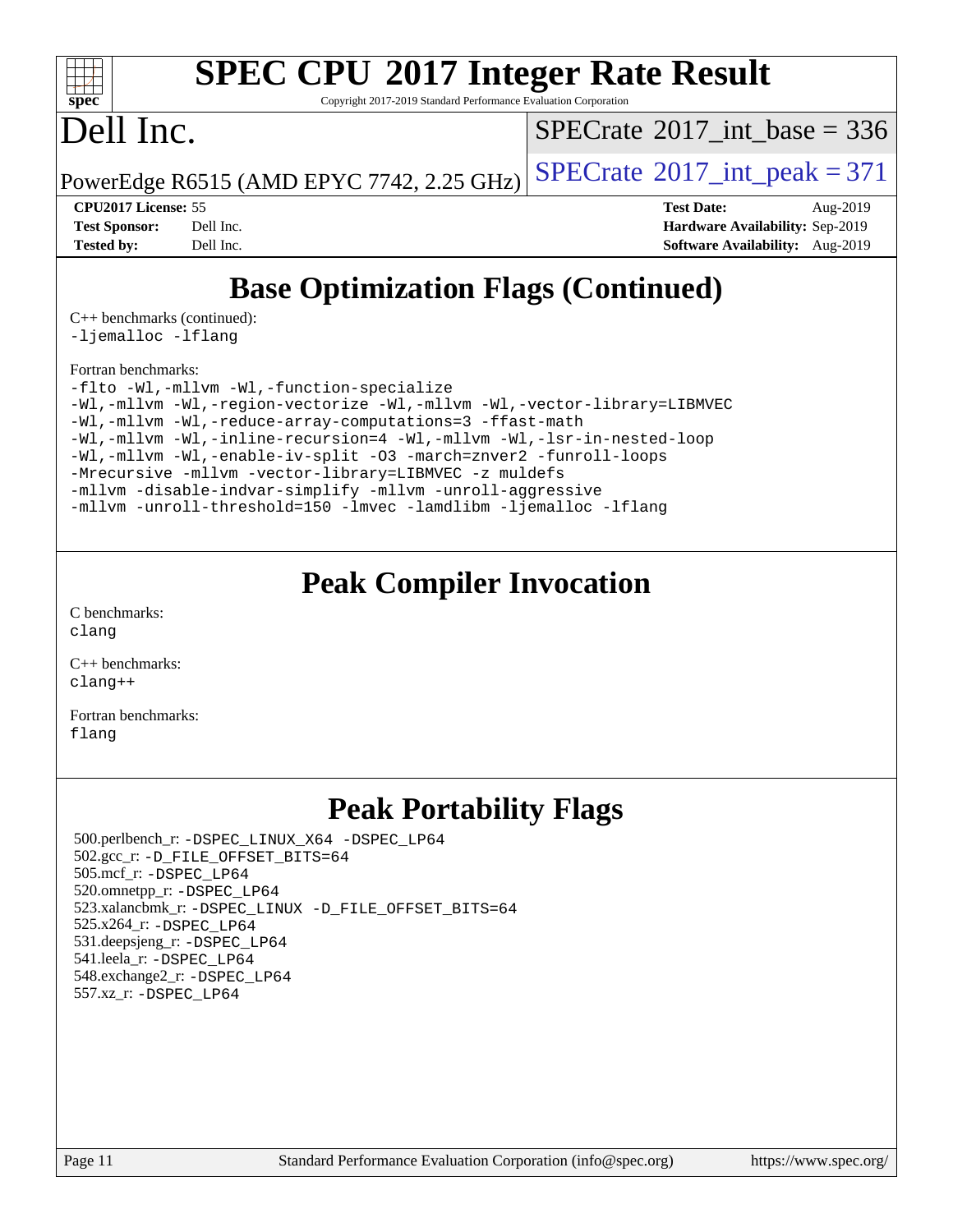Copyright 2017-2019 Standard Performance Evaluation Corporation

## Dell Inc.

**[spec](http://www.spec.org/)**

dd h

 $SPECTate@2017_int\_base = 336$ 

PowerEdge R6515 (AMD EPYC 7742, 2.25 GHz)  $\text{SPECrate}^{\circ}2017\_int\_peak = 371$  $\text{SPECrate}^{\circ}2017\_int\_peak = 371$  $\text{SPECrate}^{\circ}2017\_int\_peak = 371$ 

**[Test Sponsor:](http://www.spec.org/auto/cpu2017/Docs/result-fields.html#TestSponsor)** Dell Inc. **[Hardware Availability:](http://www.spec.org/auto/cpu2017/Docs/result-fields.html#HardwareAvailability)** Sep-2019 **[Tested by:](http://www.spec.org/auto/cpu2017/Docs/result-fields.html#Testedby)** Dell Inc. **[Software Availability:](http://www.spec.org/auto/cpu2017/Docs/result-fields.html#SoftwareAvailability)** Aug-2019

**[CPU2017 License:](http://www.spec.org/auto/cpu2017/Docs/result-fields.html#CPU2017License)** 55 **[Test Date:](http://www.spec.org/auto/cpu2017/Docs/result-fields.html#TestDate)** Aug-2019

**[Peak Optimization Flags](http://www.spec.org/auto/cpu2017/Docs/result-fields.html#PeakOptimizationFlags)**

#### [C benchmarks:](http://www.spec.org/auto/cpu2017/Docs/result-fields.html#Cbenchmarks)

```
 500.perlbench_r: -flto -Wl,-mllvm -Wl,-function-specialize
-Wl,-mllvm -Wl,-region-vectorize
-Wl,-mllvm -Wl,-vector-library=LIBMVEC
-Wl,-mllvm -Wl,-reduce-array-computations=3
-fprofile-instr-generate(pass 1)
-fprofile-instr-use(pass 2) -Ofast -march=znver2
-mno-sse4a -fstruct-layout=5
-mllvm -vectorize-memory-aggressively
-mllvm -function-specialize -mllvm -enable-gvn-hoist
-mllvm -unroll-threshold=50 -fremap-arrays
-mllvm -vector-library=LIBMVEC
-mllvm -reduce-array-computations=3
-mllvm -global-vectorize-slp -mllvm -inline-threshold=1000
-flv-function-specialization -lmvec -lamdlibm -ljemalloc
-lflang
 502.gcc_r: -m32 -flto -Wl,-mllvm -Wl,-function-specialize
-Wl,-mllvm -Wl,-region-vectorize
-Wl,-mllvm -Wl,-vector-library=LIBMVEC
-Wl,-mllvm -Wl,-reduce-array-computations=3 -Ofast
-march=znver2 -mno-sse4a -fstruct-layout=5
-mllvm -vectorize-memory-aggressively
-mllvm -function-specialize -mllvm -enable-gvn-hoist
-mllvm -unroll-threshold=50 -fremap-arrays
-mllvm -vector-library=LIBMVEC
-mllvm -reduce-array-computations=3
-mllvm -global-vectorize-slp -mllvm -inline-threshold=1000
-flv-function-specialization -fgnu89-inline -ljemalloc
 505.mcf_r: -flto -Wl,-mllvm -Wl,-function-specialize
-Wl,-mllvm -Wl,-region-vectorize
-Wl,-mllvm -Wl,-vector-library=LIBMVEC
-Wl,-mllvm -Wl,-reduce-array-computations=3 -Ofast
-march=znver2 -mno-sse4a -fstruct-layout=5
-mllvm -vectorize-memory-aggressively
-mllvm -function-specialize -mllvm -enable-gvn-hoist
-mllvm -unroll-threshold=50 -fremap-arrays
-mllvm -vector-library=LIBMVEC
-mllvm -reduce-array-computations=3
-mllvm -global-vectorize-slp -mllvm -inline-threshold=1000
-flv-function-specialization -lmvec -lamdlibm -ljemalloc
-lflang
```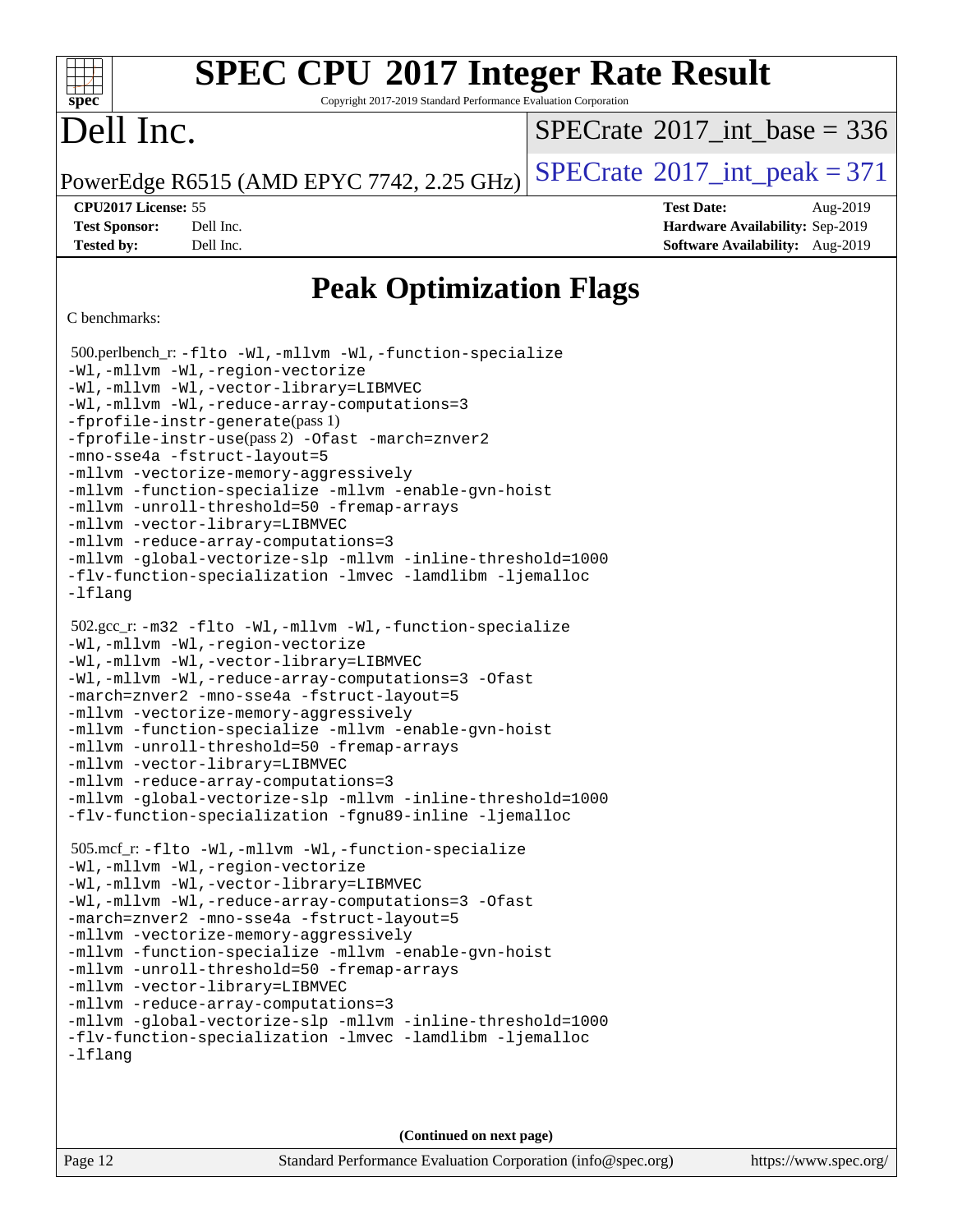| <b>SPEC CPU®2017 Integer Rate Result</b><br>spec <sup>®</sup><br>Copyright 2017-2019 Standard Performance Evaluation Corporation                                                                                                                                                                                                                                                                                                             |                                                                                                     |  |  |  |  |  |  |  |
|----------------------------------------------------------------------------------------------------------------------------------------------------------------------------------------------------------------------------------------------------------------------------------------------------------------------------------------------------------------------------------------------------------------------------------------------|-----------------------------------------------------------------------------------------------------|--|--|--|--|--|--|--|
| Dell Inc.                                                                                                                                                                                                                                                                                                                                                                                                                                    | $SPECTate$ <sup>®</sup> 2017_int_base = 336                                                         |  |  |  |  |  |  |  |
| PowerEdge R6515 (AMD EPYC 7742, 2.25 GHz)                                                                                                                                                                                                                                                                                                                                                                                                    | $SPECTate$ <sup>®</sup> 2017_int_peak = 371                                                         |  |  |  |  |  |  |  |
| CPU2017 License: 55<br>Dell Inc.<br><b>Test Sponsor:</b><br>Dell Inc.<br><b>Tested by:</b>                                                                                                                                                                                                                                                                                                                                                   | <b>Test Date:</b><br>Aug-2019<br>Hardware Availability: Sep-2019<br>Software Availability: Aug-2019 |  |  |  |  |  |  |  |
| <b>Peak Optimization Flags (Continued)</b>                                                                                                                                                                                                                                                                                                                                                                                                   |                                                                                                     |  |  |  |  |  |  |  |
| 525.x264_r: Same as 500.perlbench_r                                                                                                                                                                                                                                                                                                                                                                                                          |                                                                                                     |  |  |  |  |  |  |  |
| 557.xz_r: Same as 505.mcf_r                                                                                                                                                                                                                                                                                                                                                                                                                  |                                                                                                     |  |  |  |  |  |  |  |
| $C_{++}$ benchmarks:                                                                                                                                                                                                                                                                                                                                                                                                                         |                                                                                                     |  |  |  |  |  |  |  |
| $520.$ omnetpp_r: basepeak = yes                                                                                                                                                                                                                                                                                                                                                                                                             |                                                                                                     |  |  |  |  |  |  |  |
| 523.xalancbmk_r: -m32 -flto -Wl,-mllvm -Wl,-function-specialize<br>-Wl,-mllvm -Wl,-region-vectorize<br>-Wl,-mllvm -Wl,-vector-library=LIBMVEC<br>-Wl,-mllvm -Wl,-reduce-array-computations=3 -Ofast<br>-march=znver2 -flv-function-specialization<br>-mllvm -unroll-threshold=100<br>-mllvm -enable-partial-unswitch<br>-mllvm -loop-unswitch-threshold=200000<br>-mllvm -vector-library=LIBMVEC<br>-mllvm -inline-threshold=1000 -ljemalloc |                                                                                                     |  |  |  |  |  |  |  |
| 531.deepsjeng_r:-flto -Wl,-mllvm -Wl,-function-specialize<br>-Wl,-mllvm -Wl,-region-vectorize<br>-Wl,-mllvm -Wl,-vector-library=LIBMVEC<br>-Wl,-mllvm -Wl,-reduce-array-computations=3 -Ofast<br>-march=znver2 -flv-function-specialization<br>-mllvm -unroll-threshold=100<br>-mllvm -enable-partial-unswitch<br>-mllvm -loop-unswitch-threshold=200000                                                                                     |                                                                                                     |  |  |  |  |  |  |  |

### **[Peak Other Flags](http://www.spec.org/auto/cpu2017/Docs/result-fields.html#PeakOtherFlags)**

[C benchmarks](http://www.spec.org/auto/cpu2017/Docs/result-fields.html#Cbenchmarks):

[Fortran benchmarks](http://www.spec.org/auto/cpu2017/Docs/result-fields.html#Fortranbenchmarks):

[-lflang](http://www.spec.org/cpu2017/results/res2019q3/cpu2017-20190831-17271.flags.html#user_peakEXTRA_LIBS531_deepsjeng_r_F-lflang)

[-mllvm -vector-library=LIBMVEC](http://www.spec.org/cpu2017/results/res2019q3/cpu2017-20190831-17271.flags.html#user_peakCXXOPTIMIZE531_deepsjeng_r_F-use-vector-library_e584e20b4f7ec96aa109254b65d8e01d864f3d68580371b9d93ed7c338191d4cfce20c3c864632264effc6bbe4c7c38153d02096a342ee92501c4a53204a7871)

541.leela\_r: basepeak = yes

548.exchange2\_r: basepeak = yes

[-mllvm -inline-threshold=1000](http://www.spec.org/cpu2017/results/res2019q3/cpu2017-20190831-17271.flags.html#user_peakCXXOPTIMIZE531_deepsjeng_r_dragonegg-llvm-inline-threshold_b7832241b0a6397e4ecdbaf0eb7defdc10f885c2a282fa3240fdc99844d543fda39cf8a4a9dccf68cf19b5438ac3b455264f478df15da0f4988afa40d8243bab) [-lmvec](http://www.spec.org/cpu2017/results/res2019q3/cpu2017-20190831-17271.flags.html#user_peakEXTRA_LIBS531_deepsjeng_r_F-lmvec) [-lamdlibm](http://www.spec.org/cpu2017/results/res2019q3/cpu2017-20190831-17271.flags.html#user_peakEXTRA_LIBS531_deepsjeng_r_F-lamdlibm) [-ljemalloc](http://www.spec.org/cpu2017/results/res2019q3/cpu2017-20190831-17271.flags.html#user_peakEXTRA_LIBS531_deepsjeng_r_jemalloc-lib)

502.gcc\_r: [-L/sppo/dev/cpu2017/amd\\_rate\\_aocc200\\_rome/amd\\_rate\\_aocc200\\_rome\\_B\\_lib/32](http://www.spec.org/cpu2017/results/res2019q3/cpu2017-20190831-17271.flags.html#user_peakEXTRA_LIBS502_gcc_r_Link_path_b5b00bf31c61d6947cc4d630bced3fb89849443ebddda32d892fa949b687351d25501389afe57599b9ceaeea7a84dd539259c16c4264887e55121a7d0c1762af)

**(Continued on next page)**

Page 13 Standard Performance Evaluation Corporation [\(info@spec.org\)](mailto:info@spec.org) <https://www.spec.org/>